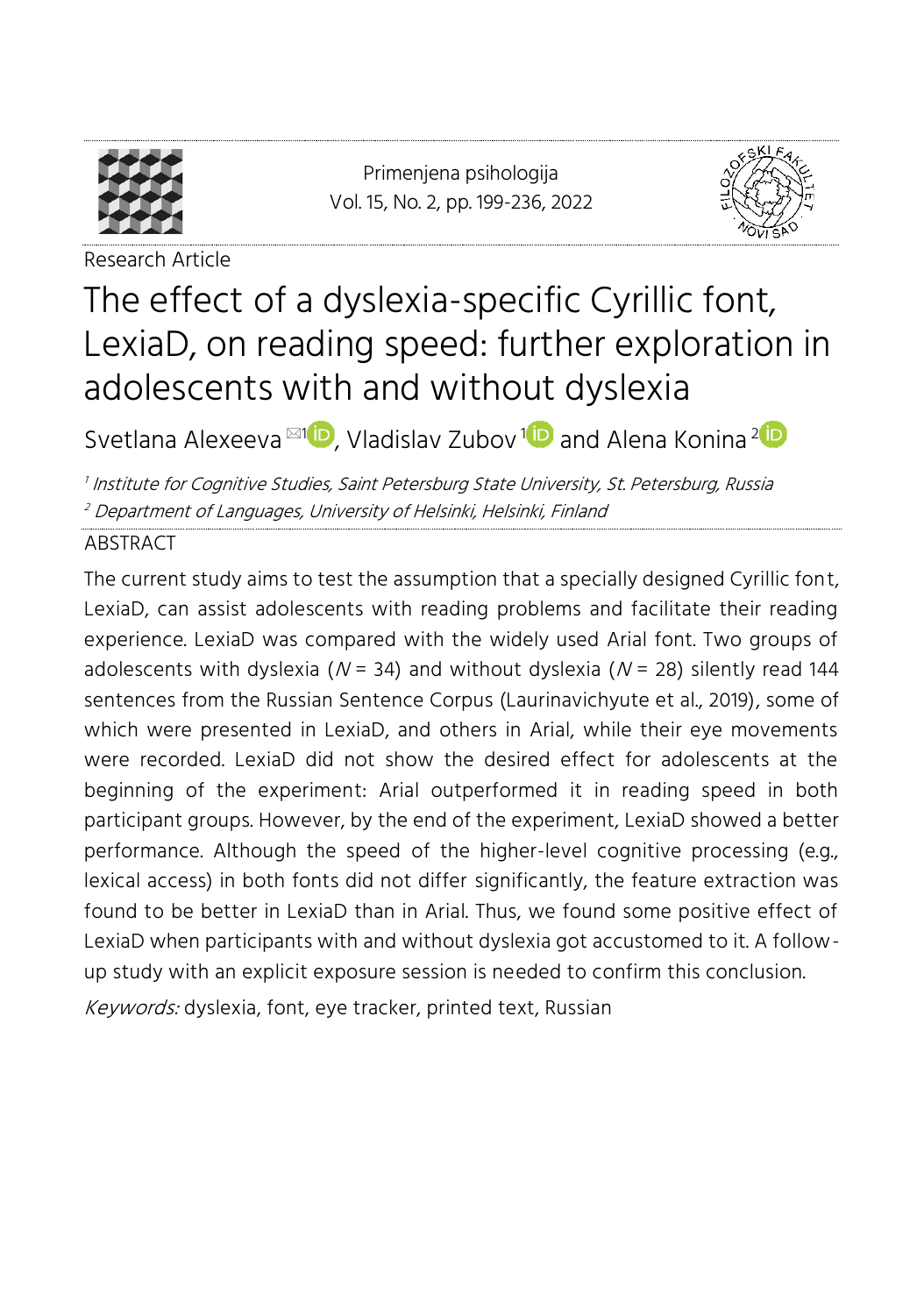UDC: 159.9.07:616.89-008.434.5 DOI: 10.19090/pp.v15i2.2373 Received: 06.10.2021. Revised: 24.02.2022. Accepted: 24.02.2022.

 $\overline{c}$  $\overline{(\cdot)}$ 

Copyright © 2022 The Author(s). This is an open access article distributed under the terms of the [Creative Commons Attribution License](https://creativecommons.org/licenses/by/4.0/), which permits unrestricted use, distribution, and reproduction in any medium, provided the original author and source are credited.

Corresponding author email: s.alekseeva@spbu.ru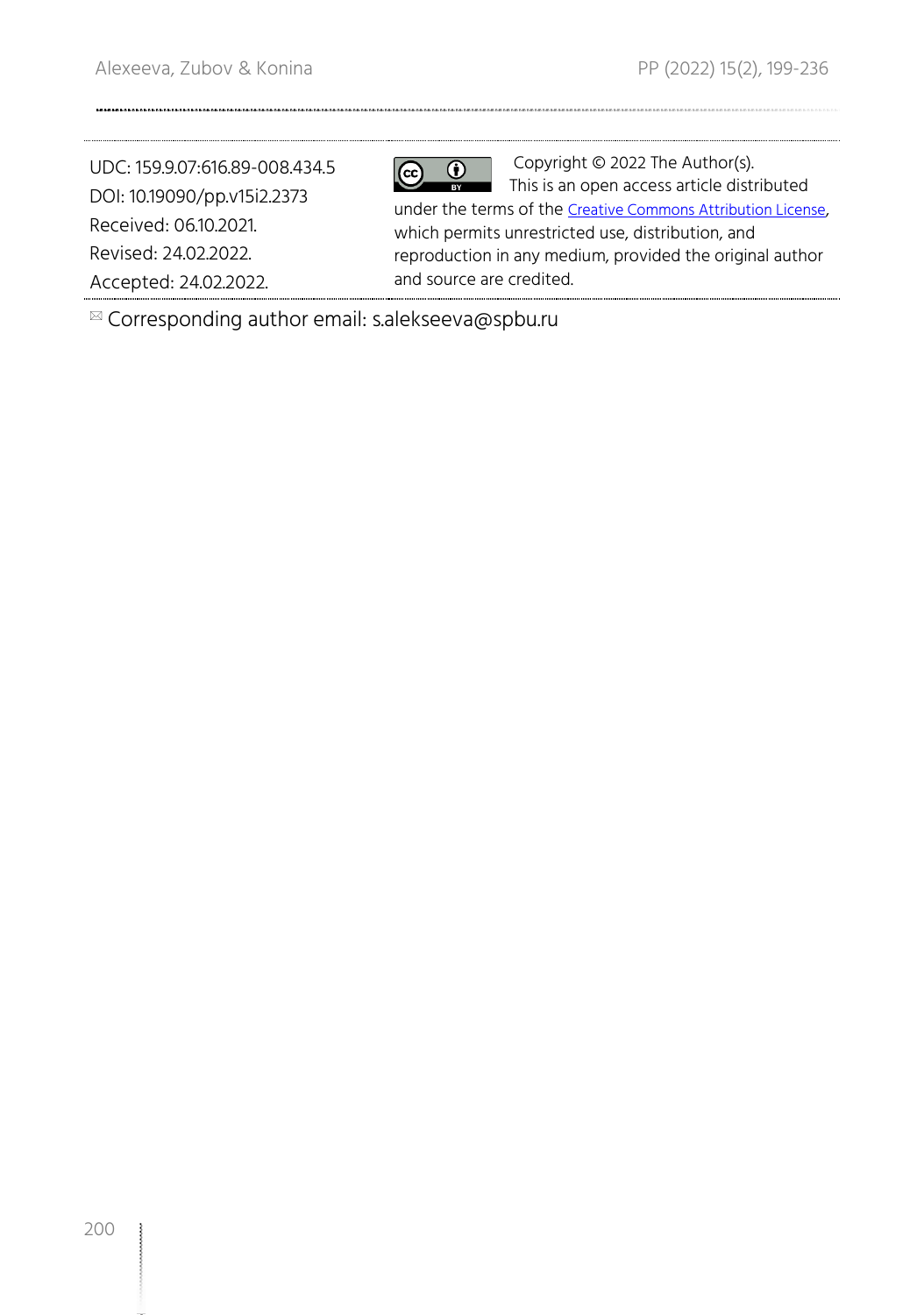#### **Introduction**

Dyslexia is one of the most common disabilities affecting language learning. People suffering from it experience difficulties mastering reading and writing skills (I. D. Association, 2021). Most researchers claim that the main cause of dyslexia is linked to issues with phonological processing (I. D. Association, 2021; Ramus et al., 2003; Shaywitz et al., 2004; Snowling, 2012). People diagnosed with dyslexia struggle with grapheme-phoneme associations, namely representing and activating phonemes (Ramus et al., 2003).

Nevertheless, visual origins of reading problems stemming from visual recognition and eye movement control dysfunction are also put forward by certain authors (Stein, 2018; Stein & Walsh, 1997). From the end of 19<sup>th</sup> century and till the mid-1950s, dyslexia was even called "word blindness" (Hinshelwood, 1917; Morton, 1980; Orton, 1925). The British Dyslexia Association (BDA) emphasizes that some people with dyslexia may experience visual processing difficulties (B. D. Association, 2021a). A lot of teachers who experience dyslexia firsthand in their students support the view that the main issue consists in letters changing the order inside the word during the reading process (Washburn et al., 2014). Besides, people with dyslexia themselves report letters in words being swapped or blurred and lines of text shifted, although those common difficulties are true for some people with dyslexia and not for others (Brunswick, 2012).

Altogether, it seems reasonable to believe that there is a subset of people with dyslexia that struggle with reading difficulties due to deficient visual processing only or in combination with phonological issues. Therefore, interventions addressing this issue could target the visual representation of a text, namely, eliminate or replace visually difficult features.

Several studies elaborated on the typographical features that cause difficulties for people with dyslexia. These features include small character size (O'Brien et al., 2005), standard distance between letters that results in their appearance being influenced by surrounding letters (a so-called crowding effect) (Perea et al., 2012; Zorzi et al., 2012) and cursive letter shapes (Rello & Baeza-Yates, 2013). All these features constitute the essence of a typeface — a lettering design including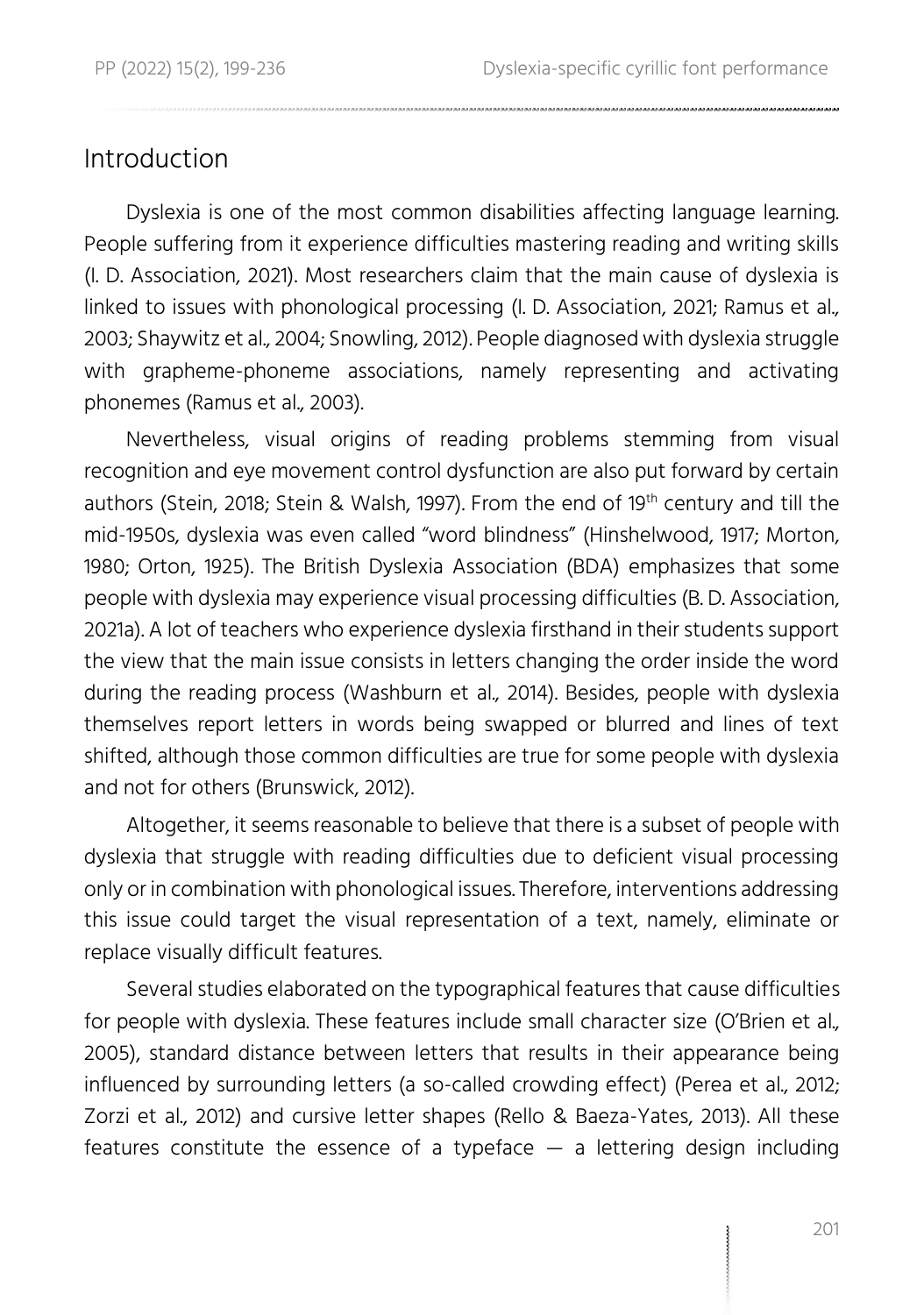variations in letter appearance. Therefore, specialized typefaces bring hope that reading will become easier at least for some people with dyslexia.

Following this logic, several Latin-based dyslexia-friendly fonts were created (i.e., Dyslexie, OpenDyslexic, Sylexiad, Read Regular, EasyReading™). Its developers claim that they enhance text readability. The first scientific (empirical) findings failed to prove a reading advantage for Dyslexie and OpenDyslexic (Duranovic et al., 2018; Kuster et al., 2018; Leeuw, 2010; Marinus et al., 2016; Rello & Baeza-Yates, 2013; Wery & Diliberto, 2017; Zikl et al., 2015). However, it is worth noticing that no evidence was found in these studies that specialized fonts worked worse than the control ones (Arial, Times New Roman, Times, CMU, Courier, Helvetica, Verdana, Myriad, Garamond) at least in terms of reading speed. Moreover, it was shown that EasyReading™ had positive impact on reading performance (Bachmann & Mengheri, 2018).

Moreover, OpenDyslexic is currently an optional choice on many websites, including Amazon Kindle $^3$ , Instapaper $^4$ , and Kobo eReader $^5$ . We believe that those inclusion efforts should be further supported. Further effort on the dyslexia-friendly typefaces might be rewarded in the future and such typefaces should be given a try for languages with non-Latin-based writing systems.

#### Cyrillic font LexiaD and other dyslexia-specific Cyrillic fonts

Specialized fonts for people with dyslexia have been developed for Cyrillic as well. For example, members of the Faculty of Philosophy in Skopje (North Macedonia) created a font Dyslexic FZF (Karovska Ristovska & Filipovska, 2018). It is a Sans Serif font that is based on Open Dyslexic font. Its main features are heavier bottoms of the letters (that are thought to prevent letters from turning upside down or rotating when the reader sees them), an increased letter size, a wider distance between lines, and a stronger contrast. In addition, Dyslexic FZF, as well as Dyslexie, features tilting of the vertical and horizontal lines of the letter and

<sup>3</sup> https://www.amazon.com/b/?node=11516960011

<sup>4</sup> https://blog.instapaper.com/post/31834532875

<sup>5</sup> [https://help.kobo.com/hc/en-us/articles/360020048733-Use-the-OpenDyslexic-font-on-your-](https://help.kobo.com/hc/en-us/articles/360020048733-Use-the-OpenDyslexic-font-on-your-​​Kobo-​eReader)[Kobo-eReader](https://help.kobo.com/hc/en-us/articles/360020048733-Use-the-OpenDyslexic-font-on-your-​​Kobo-​eReader)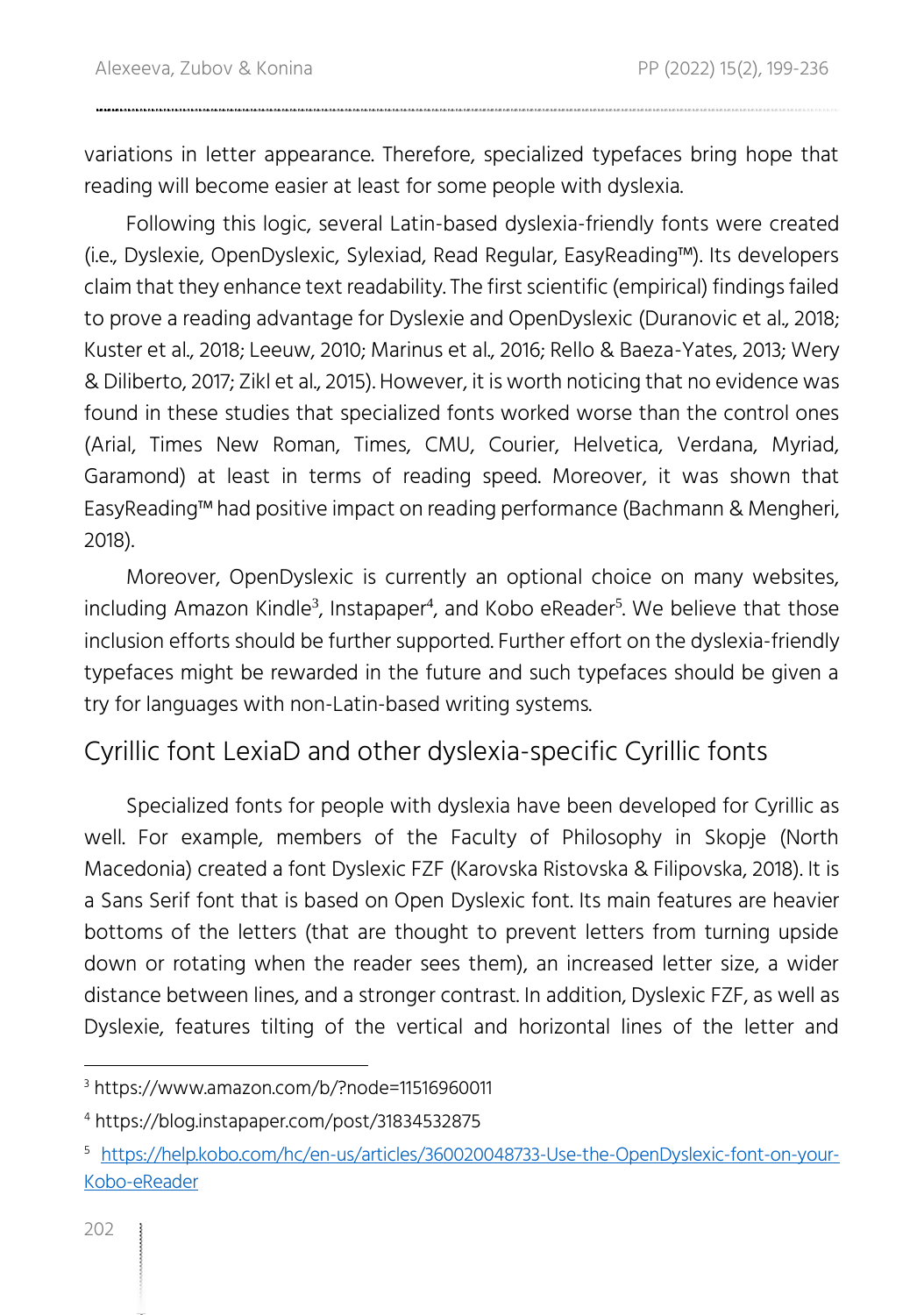increased openings (for instance, in "e", "s", and "a"). Dyslexic FZD font does not feature a thickening of the capital letters (Karovska Ristovska & Filipovska, 2018).

Another example is the font АнтиДислексия, a core feature of the app ПростоСлово [\(http://app.prostoslovo.com\)](http://app.prostoslovo.com/). The app lets people with dyslexia change the visual representation of the texts (in particular, letter size, spacing between letters, words, and lines, background color, text color). The font АнтиДислексия is inspired by the Dyslexie font (A. Minz, personal communication from November 01, 2021). It is a fixed-width font that features increased distances between characters and words, and characters with wider and heavier bottoms (that are believed to work like an anchor). Elements that are the same in regular fonts are designed as unique which is thought to prevent letters from being confused.

To the best of our knowledge, these fonts have not been empirically tested. Several books designed by A. Minz (personal communication from November 01, 2021), however, were used as an intervention in the Speech remediation center in Moscow (Russia). Based on speech therapists' opinion from the center, these books help 50% of people with dyslexia to read more efficiently.

More recently, a special Cyrillic font, LexiaD, for people with reading disorders was developed for the Russian language (Alexeeva et al., 2020). LexiaD (see Figure 1) is a proportional sans serif font designed for larger letter sizes (starting from 14 pins); the spacing between letters, words, and lines is increased; the volume of white inside the letters is larger; the superscript and subscript elements are elongated, and the bases of the letters are thickened. Unlike its Latin-based counterparts, the font is based on letter-similarity ratings assessed objectively in a pretest eye-tracking study (Alexeeva & Konina, 2016). This study determined which Russian letters are similar in isolation and when surrounded by neighboring letters. Different letter shapes (e.g., cursive ones) were used for perceptually similar letters in LexiaD (cf. in the example in Figure 1, the letters "m" and "a" were designed as "m" and "a"). The font was created in consultation with a person diagnosed with dyslexia who uses it for prolonged reading in Cyrillic (other Cyrillic fonts do not work for her when she needs to read long texts).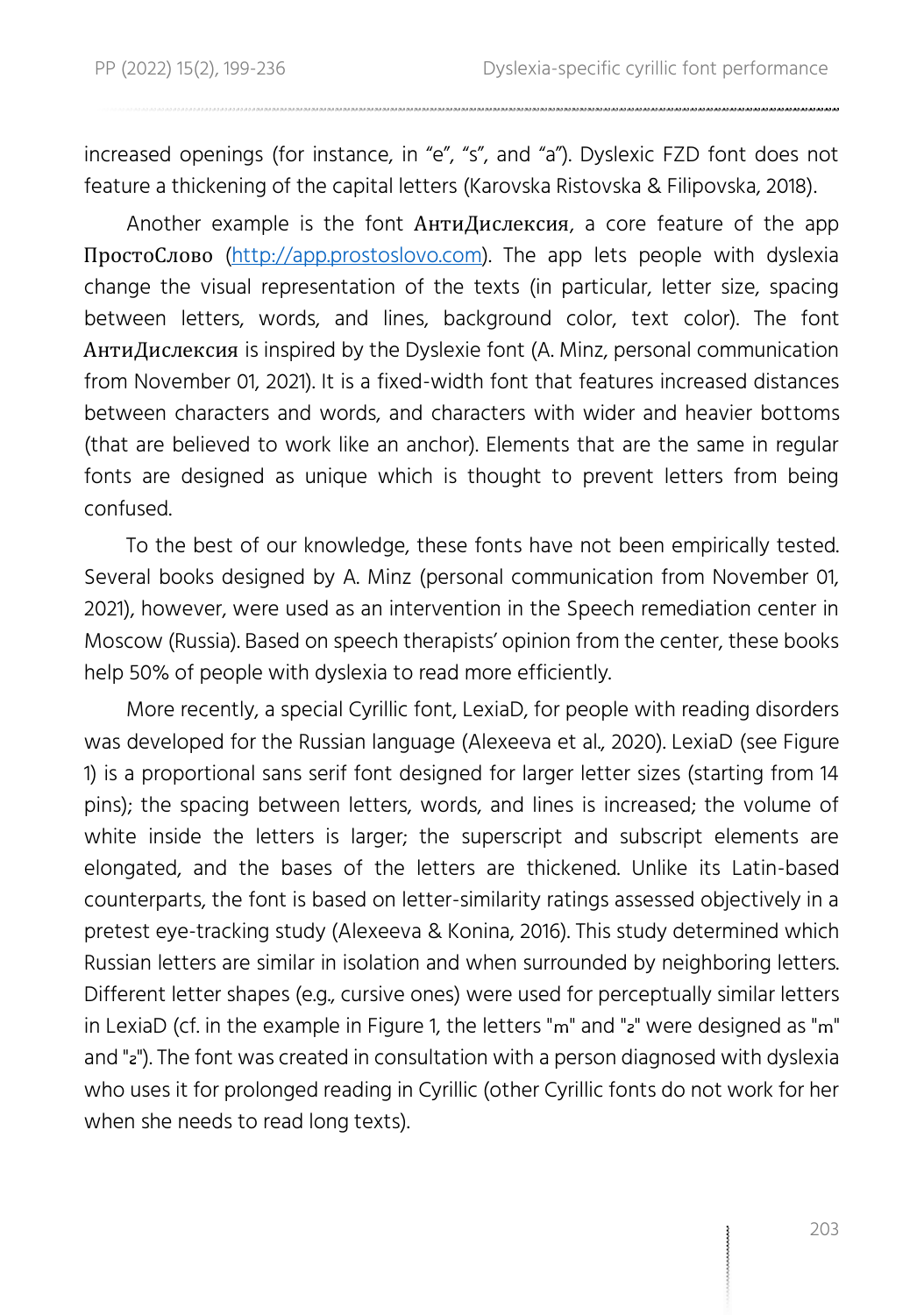# абвгдеёжзийклмнопрстуфхцчшщъыбэюя **АБВГДЕЁ ЖЗИЙКЛМНОПРСТУФХЦЧШЩЪЫБЭЮЯ**

#### Figure 1. The Russian alphabet in LexiaD font

The LexiaD font was tested in a silent reading task on primary school children (9-12 years old) with and without reading disorders (Alexeeva et al., 2020). LexiaD was compared with freely available modern fonts PT Sans (sans serif) and PT Serif (serif). These fonts are highly rated by font experts. All three fonts were unfamiliar to the children in the experiment, but the control fonts consisted of typical letter shapes. Participant eye movements were recorded during the reading task.

The LexiaD font showed an advantage over the control fonts in feature extraction (determining the letters that make up a word) and when information integration failed (demonstrated by fewer re-readings). However, the lexical access (determining the meaning of a word) in LexiaD was slower than in the control fonts. Results did not differ for children with or without reading disorders. LexiaD thus showed a positive impact on reading fluency in several aspects for primary school children.

#### The present study

Still, evidence from one study is not enough to draw strong conclusions. Therefore, in this study, we aimed to put the LexiaD font to a tougher test. First, we recruited adolescents with and without dyslexia who had more reading experience than primary school children meaning that they were exposed to several fonts (e.g., ones from the textbooks or online) more than others. Second, we compared reading performance of an entirely new font, LexiaD, that our participants had never seen before to a fairly familiar font (Arial) used as a control. Arial is widely used; for instance, it is the default font of the Google Docs and one of the core Microsoft fonts.

Third, we also would argue that it is probable that students with dyslexia from an older age group would have more solidified reading issues than primary school students from our previous study who could compensate for them in the future. 5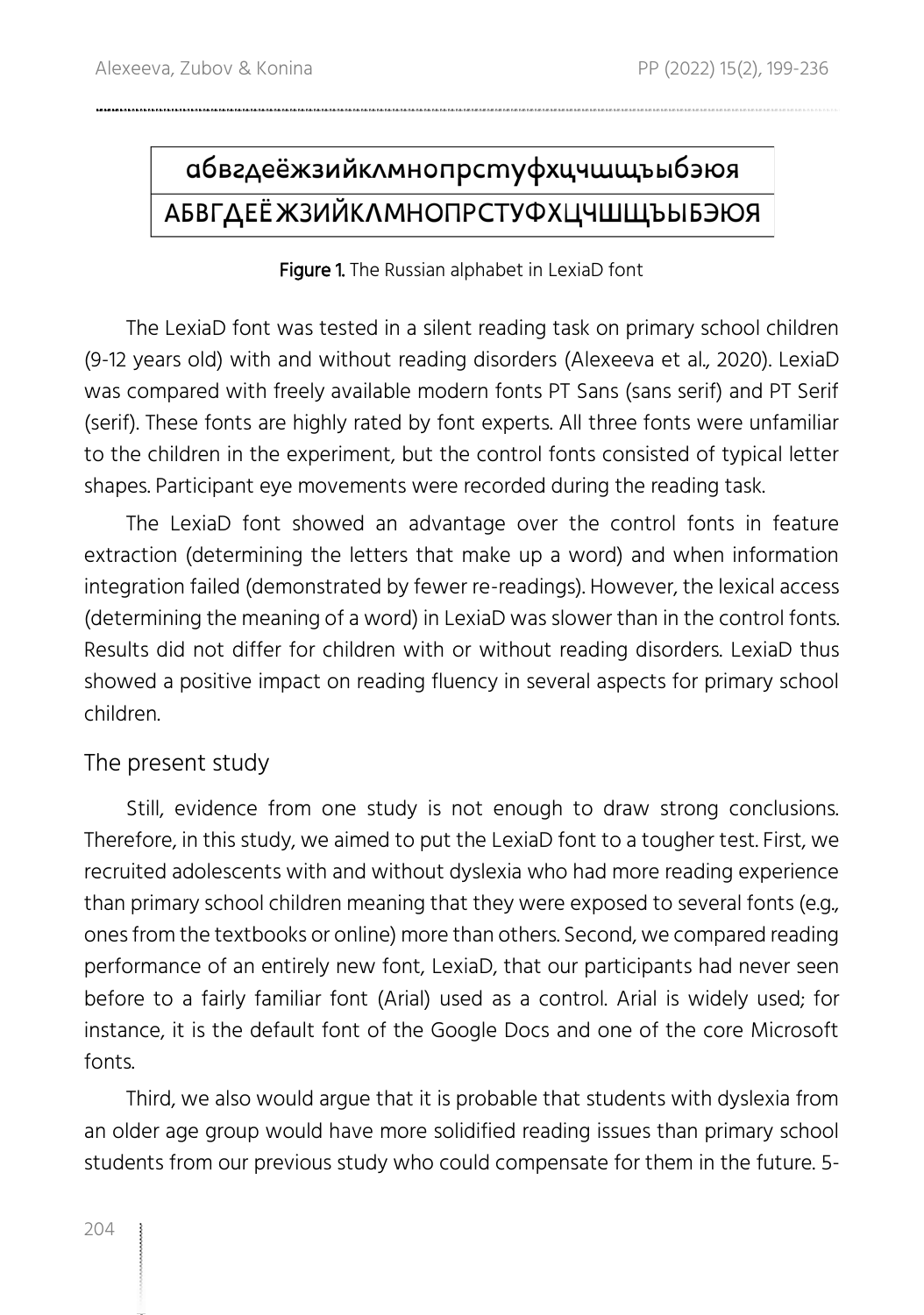10% of students with impaired reading resolve their problems when passing to the next grade (Law et al., 2017).

Finally, we compared silent reading speed in two fonts, whereas in most previous studies (Bachmann & Mengheri, 2018; Duranovic et al., 2018; Kuster et al., 2018; Leeuw, 2010; Marinus et al., 2016; Wery & Diliberto, 2017) participants were asked to read aloud. We believe that silent reading is a more dominant reading mode due to the sheer volume of silent reading adolescents do daily compared to oral reading (Van den Boer et al., 2014). Besides, our research group owns a highly accurate eye-tracker (see below in the Equipment section) that allows for precise reading speed measurements during silent reading.

When reading skills are assessed orally, measures like total reading time (of certain sentences or texts) or the number of words per minute (reading rate; wpm) are usually used. The eye-tracking allows us to investigate the reading process in detail. This methodology captures basic eye movements, that is, fixations (when the eyes are relatively still) and saccades (short movements to reposition the eyes). Since the visual intake occurs only during fixations (Rayner, 2009), fixational measures are usually of greater interest when investigating reading.

The eye-tracking provides many different fixation measures that may be divided into local (calculated for a particular target word) and global (calculated for a particular trial that corresponds to the whole sentence or text). Global measures include mean fixation duration (MFD), total sentence/text number of fixations (TSNF), number of fixations per word, average reading time per word, etc., as well as total sentence/text reading time (TSRT) and the number of words per minute (WPM) mentioned above.

Local measures include first fixation duration (FFD, the time a reader spends fixating on the target word for the first time), gaze duration (GZD, the sum of fixation durations on the target word before the reader moves forward), total viewing time (TVT, the sum of all fixation durations, including any re-readings of the target word), etc. Early measures like the first fixation duration and gaze duration are particularly informative for analyzing factors that may have an impact on the initial access to lexical representations. Later measures like total time as well as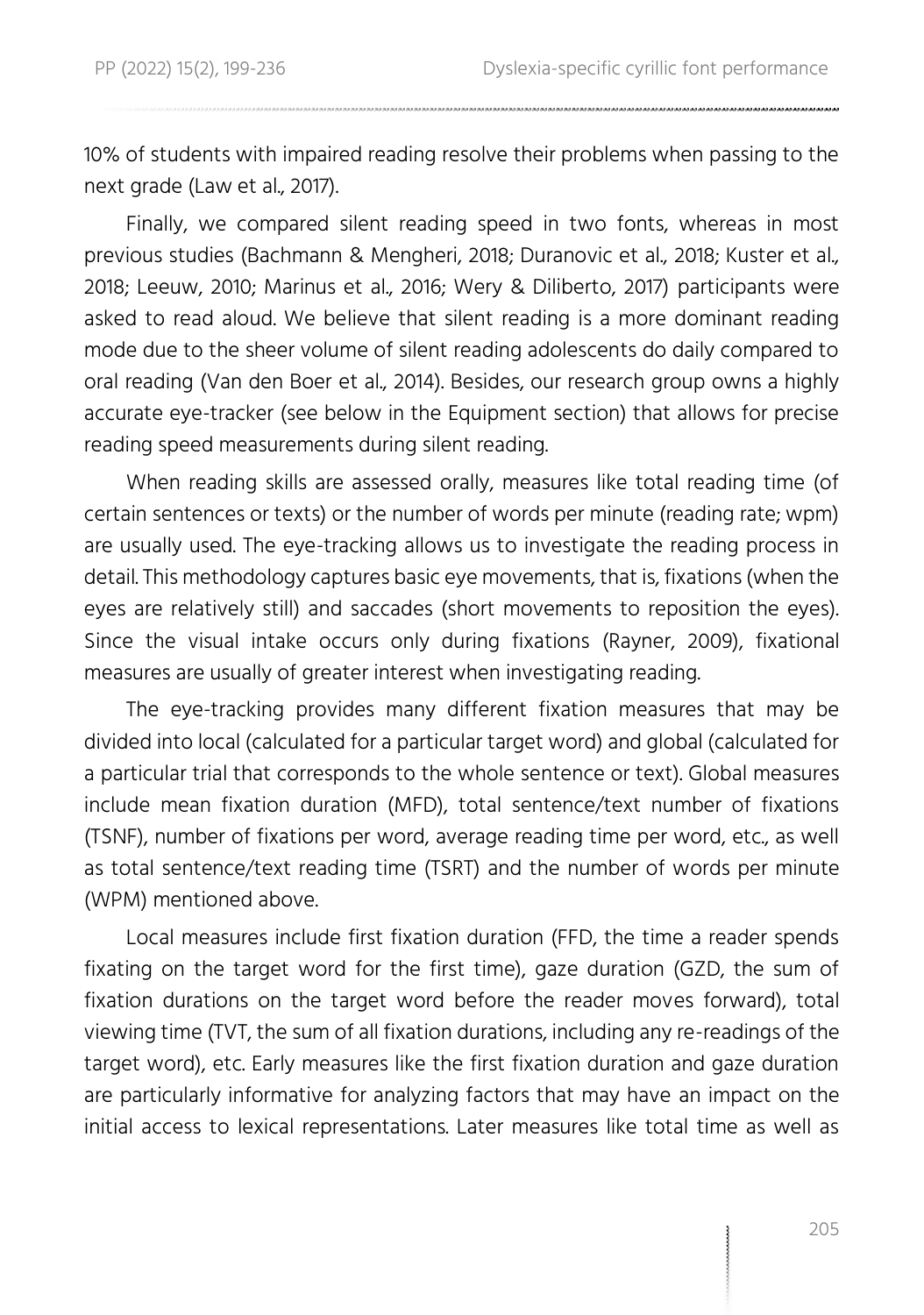global measures may be useful when investigating higher-order cognitive processing in reading (Rayner, 1998).

Previously, eye-tracking was successfully used to compare different fonts and other typographical features in readers with and without dyslexia (Beymer et al., 2008; Perea & Gomez, 2012; Rayner et al., 2006, 2010; Rello & Baeza-Yates, 2013; Slattery, 2016). For example, analyses of both global and local eye movement measures (Rayner et al., 2006) showed that Old English (it mimics a gothic script) is more difficult to read than Times New Roman for older and young adults without any reading disorders. Based on mean fixation duration (global analysis), it was concluded that italic fonts decreased reading performance in people with dyslexia (Rello & Baeza-Yates, 2013).

Thus, the goal of the research is to check whether the new unfamiliar but specially designed font, LexiaD, works better than a familiar font for the students with persistent reading problems and considerable reading experience while reading silently.

The font performance will be assessed via fluency measures (local and global eye movement variables), comprehension accuracy, and preference ratings. We hypothesized that sentences typed in LexiaD would be faster to read than in Arial, at least for people with dyslexia. In particular, we expected that the advantage of LexiaD would be found in First fixation duration because the input of perceptual information (letter features) seems to precede cognitive processing and First fixation duration reflects the earliest eye movements on a word.

Since previous research on the dyslexia-friendly fonts did not determine a relationship between reading comprehension and the fonts (Bachmann & Mengheri, 2018; Duranovic et al., 2018; Kuster et al., 2018; Leeuw, 2010; Marinus et al., 2016; Rello & Baeza-Yates, 2013; Wery & Diliberto, 2017; Zikl et al., 2015), we conducted an explorative analysis without a particular hypothesis regarding this measure.

As for preference ratings, previous studies (Kuster et al., 2018; Leeuw, 2010; Rello & Baeza-Yates, 2013) provided mixed results: a positive impact of the specialized font (but without statistical analysis) in a paper by Leeuw (2010), no difference between dyslexia-friendly and some of the control fonts (Rello & Baeza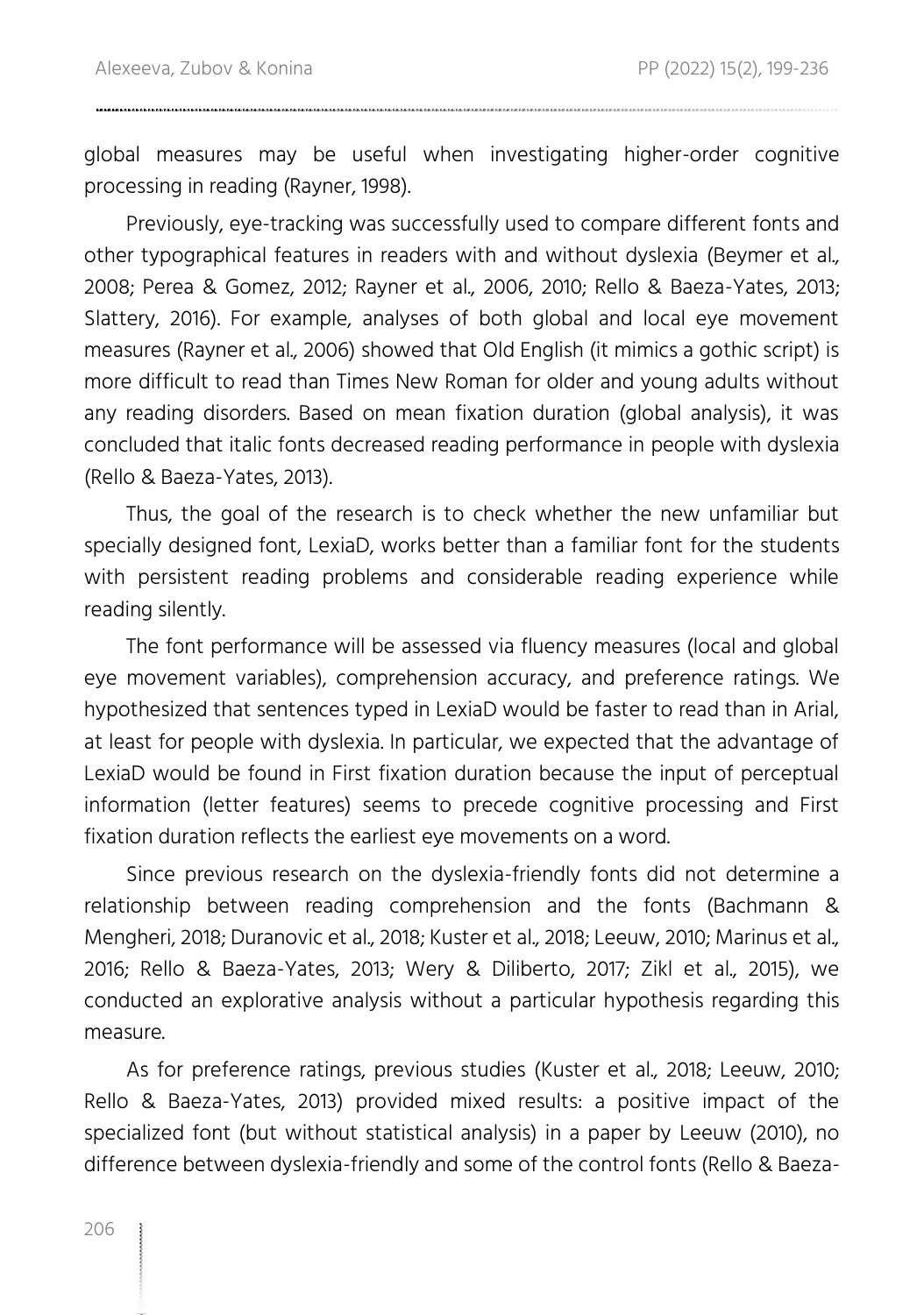Yates, 2013), and preference for some of the control fonts over the dyslexia-friendly one (Kuster et al., 2018, Experiment 2; Rello & Baeza-Yates, 2013). Therefore, we did not assume that LexiaD would have advantage over Arial in preference ratings.

#### Method

#### Participants

We recruited high school students with and without dyslexia (15-17 years old), the experimental and the control group, respectively. Adolescents with dyslexia (N = 34; 14 girls) were studying at the speech remediation school No3 in Saint Petersburg, Russia. Adolescents without dyslexia (N = 28; 20 girls) were studying at the public school No491 in Saint Petersburg, Russia. Both participant groups had (a) a normal level of intellectual development; (b) normal vision; (c) no comorbid diagnoses (e.g., autism), and (d) were naive to the purpose of the experiment. Adolescents without dyslexia did not report any speech or reading problems in their childhood<sup>6</sup>. .

Written informed consent forms were signed by children's parents or legal representatives; the study was approved by the Ethics Committee at Saint Petersburg State University, Russia (protocol No. 02-173 from 20.02.2019).

#### Material and design

Participants read the Russian Sentence Corpus (Laurinavichyute et al., 2019) silently while their eye movements were recorded. This corpus was specifically created for eye-tracking studies in Russian. It consists of 144 sentences with different grammatical structure. For each word in the corpus, wordform frequency, length, and predictability measures are provided. Predictability is calculated based

 $^{\rm 6}$  In author's study on primary school children (Alexeeva et al., 2020), the control group was recruited from the same school. As for the participants with dyslexia, there were two experimental groups: one reading in LexiaD and PT Serif and another one reading in LexiaD and PT Sans. The former consisted of the students from the same speech remediation school as in this study. Children from the latter group lived in Moscow and were diagnosed with dyslexia following the Neuropsychological Test Battery (Akhutina et al., 2016) by a specialist from the Center for Language and Brain, HSE Moscow.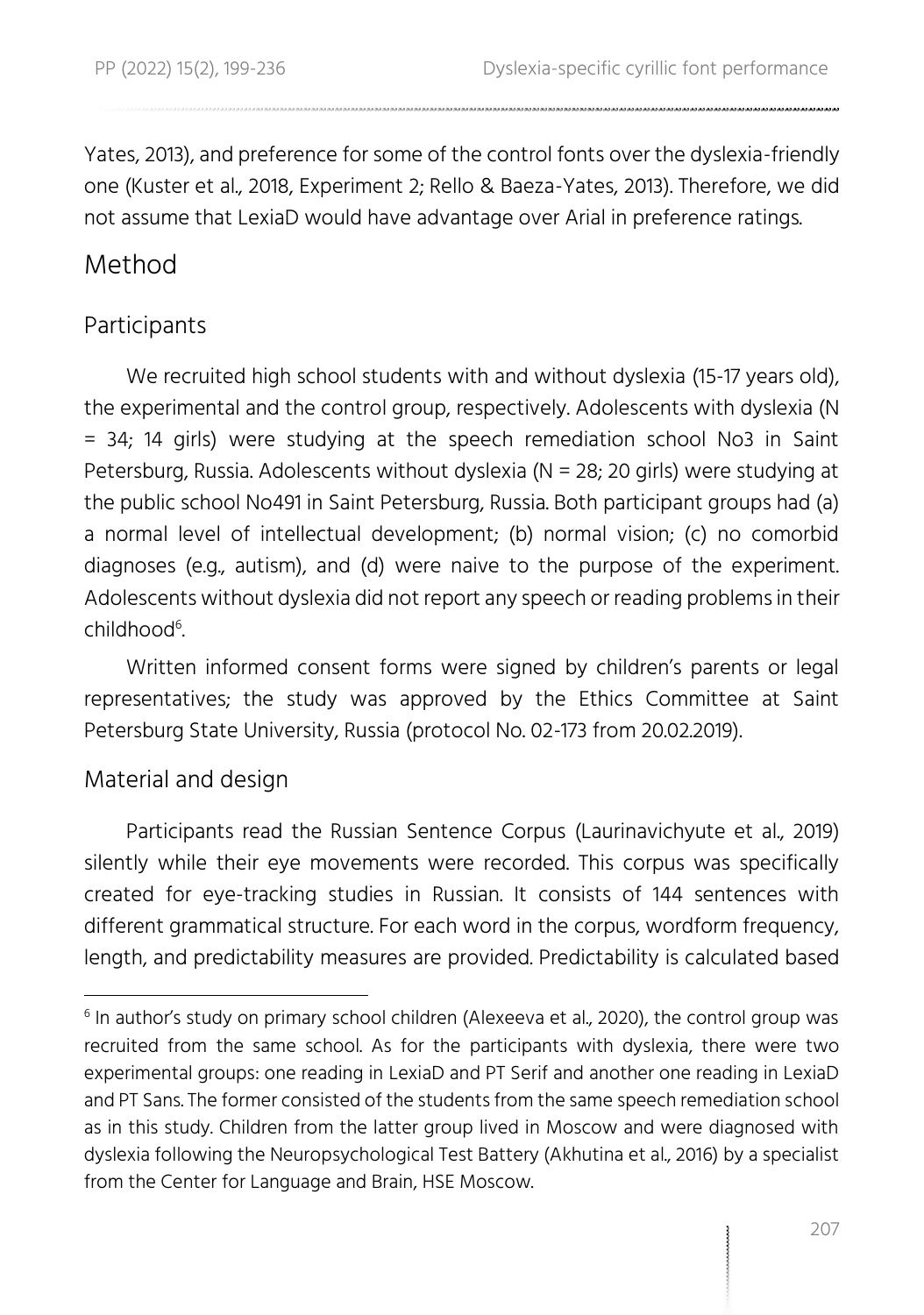on a separate predictability norming study using a cloze task (Laurinavichyute et al., 2019). Wordform frequencies were borrowed from the "Frequency grammar of Russian" project (Lyashevskaya, 2013) via the StimulStat database (Alexeeva et al., 2018). They were calculated after the morphological disambiguation of each word was completed (Laurinavichyute et al., 2019).

The sentences were created based on the seed words. The seed words were selected to cover all combinations of the three manipulated factors: lemma word frequency (high, >50 ipm / low, <10 ipm), word length (short, 3-4 letters / medium 5-7 letters / long, 8-10 letters), and grammatical category (noun, verb, and adjective). Lemma frequencies for seed words were taken from "Chastotnyj slovar' sovremennogo russkogo jazyka" (Frequency dictionary of the modern Russian language; Lyashevskaya & Sharov, 2009).

For each participant, the corpus was randomly divided into four sections (36 sentences in each section), with two presented in LexiaD and the other two in Arial (see Figure 2). Sentences in LexiaD were typed in 21 pt and sentences in Arial – in 16pt but font height was equal. As both fonts are proportional, the sheer physical width of the stimuli sentences was different. All sentences fit into one line. The order of font presentation, the order of sentences within a section, and the split of sentences into sections were random for each student. All the materials were presented as black on the white background.

#### Дорога ведет в глухой лес, петляя по склонам. LexiaD

#### Дорога ведет в глухой лес, петляя по склонам. Arial

Figure 2. An example sentence (The road leads to the dense forest, winding along the slopes.) in LexiaD and Arial fonts.

#### Equipment

To record participant eye movements, we used an eye-tracker EyeLink 1000 Plus (SR-Research) in monocular mode, with a chin rest to minimize head movements. With the sampling of 1000 Hz, the eye movements were recorded every millisecond. The experiment was designed via the Experiment Builder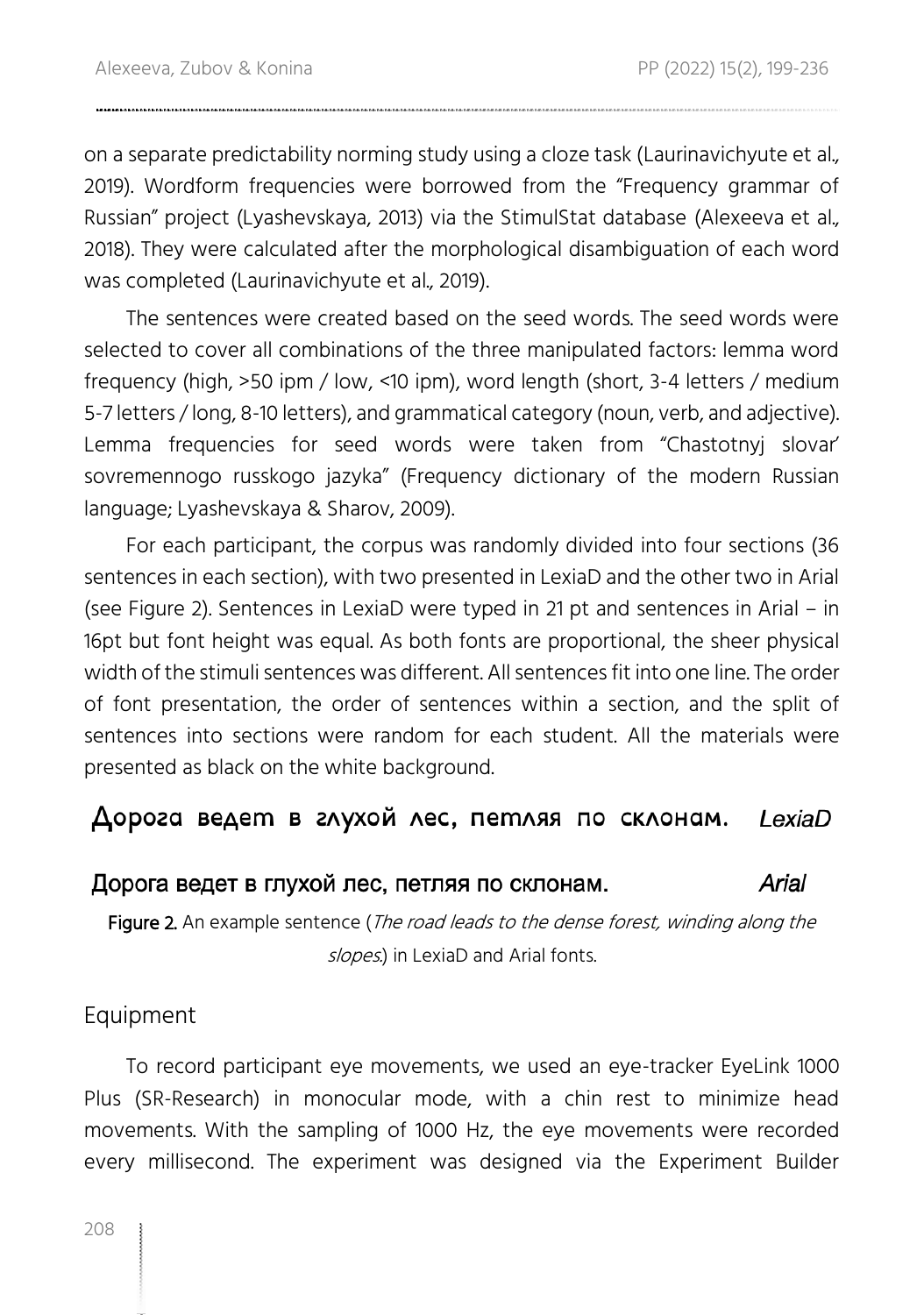software, proprietary to SR-Research. We used 19' LCD monitor (Samsung SyncMaster E1920) with a refresh rate of 60 Hz (screen resolution 1280x1024). The viewing distance was 72 cm. The sentences were placed at the center of the screen in relation to the vertical axis. Horizontally, there was a margin of 100 px from the left edge of the screen.

#### Procedure

The researcher instructed participants to read each sentence silently as carefully as possible. Each participant underwent 9-point gaze calibration lasting approx. 5 minutes. The researcher checked calibration accuracy before every trial (sentence). If it failed, recalibration took place. After the participants finished reading every sentence, they pressed a key on the keyboard to proceed to a question or to the next sentence. 35% of sentences were followed by a forcedchoice comprehension question with three options to control for participants' comprehension. To reply to a question, participants had to press a button on the keyboard.

After having read 36 sentences (after each part, see 3.1.2), participants took a break. At the end of the experiment, participants were asked to answer two preference questions: which font was easier to read (further, *readability*) and which font they liked more (further, appeal).

For the participants to get accustomed to the procedure, we introduced three practice sentences at the beginning of the experiment.

Not all participants read the whole corpus due to technical or organizational problems. One student with dyslexia and three students without dyslexia read half of the corpus and three participants with dyslexia read three quarters of the corpus. For these participants, we included all available data in the analysis (but see Preprocessing stage below).

#### Dependent variables and preprocessing

In our experiment, we analyzed both the global measures (TSRT, TSNF, MFD, and WPM) and local measures (FFD, GZD, and TVT). Global measures were calculated for each sentence separately, whereas local measures were determined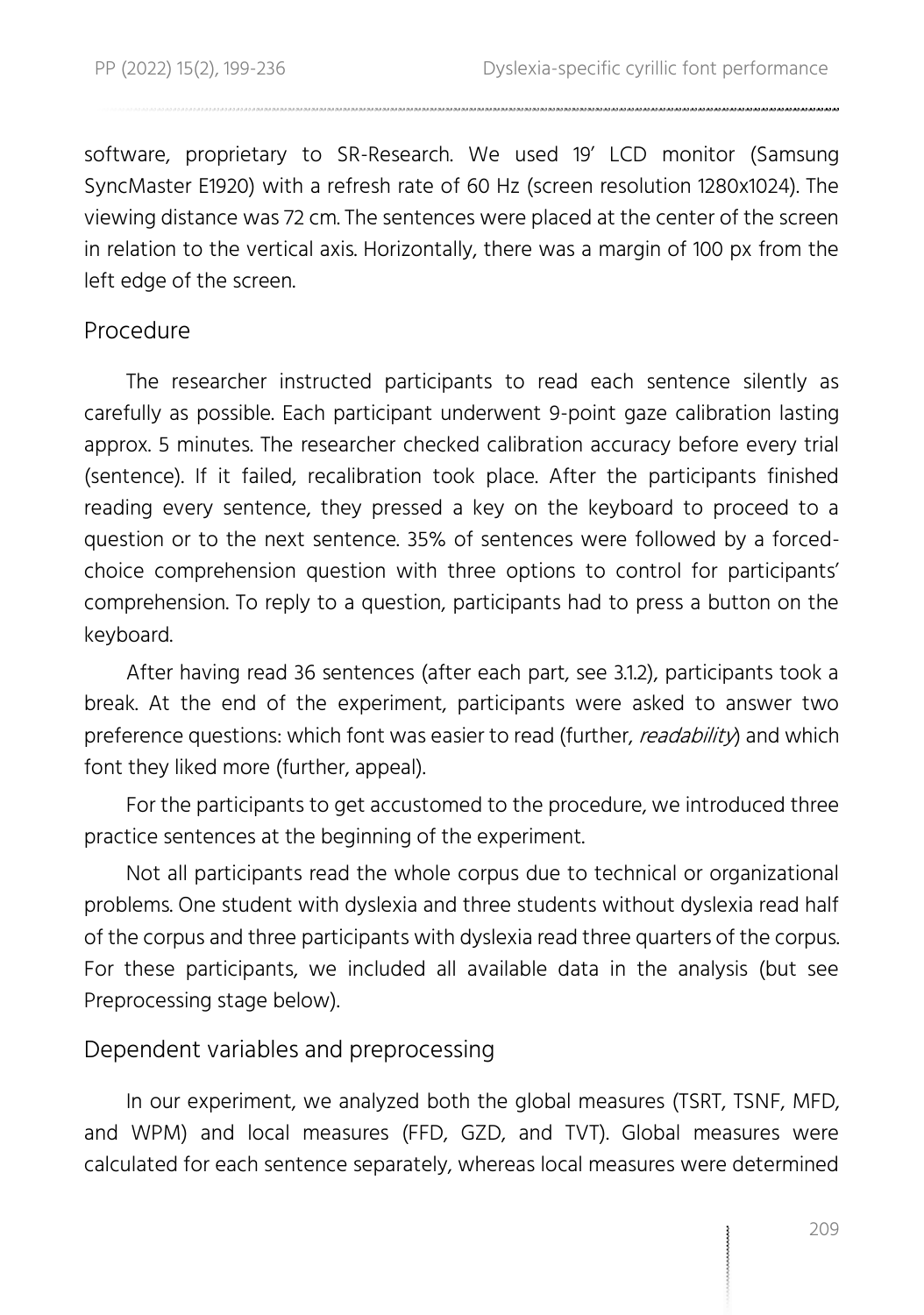for each word. Following standard practice in corpus eye movement research, the first and last words in every sentence were excluded from the local measure analysis (Bai et al., 2008; Yan et al., 2014). Local measures are based only on fixation durations, whereas global measures contain both fixation and saccade durations.

Fixations were identified by SR-Research proprietary algorithms and were preprocessed in the following way. Fixations under 80 ms within one character of the next or previous fixation were combined with the respective fixation. Remaining fixations that were shorter than 80 ms and longer than 2000 ms, as well as fixations before and after a blink, were discarded. Sentences with whole or partial recording loss were removed from the analysis (33 sentences in the experimental group and 15 sentences in the control group).

In local measure analysis, we discarded words that were skipped entirely (15.6% of all observations; 14.2% for participants with dyslexia and 17.4% for students without dyslexia). First fixation duration and gaze duration were calculated only if a word was not skipped first.

In addition to eye movement measures, comprehension accuracy and preference ratings were analyzed. As for comprehension accuracy, the analysis input was the sentence ID and the answer (1 – correct; 0 – incorrect).

As for the subjective preference of the font, there could be three possible answers for each question (the first referring to readability, the second referring to appeal). Namely, Arial, LexiaD, or 'it does not matter'. Answers 'it does not matter' were discarded from the analysis (readability: participants with dyslexia  $-4$ , the control group – 6; appeal: participants with dyslexia – 3, the control group – 3). As a result, we had 52 observations for the readability question (30 for participants with dyslexia and 22 for students without dyslexia) and 56 observations for the appeal question (31 for students with dyslexia and 25 for students without dyslexia). The number of observations for local eye movement measures, global eye movement measures, and comprehension score for students with and without dyslexia are provided in Tables 1, 2, and 3 respectively.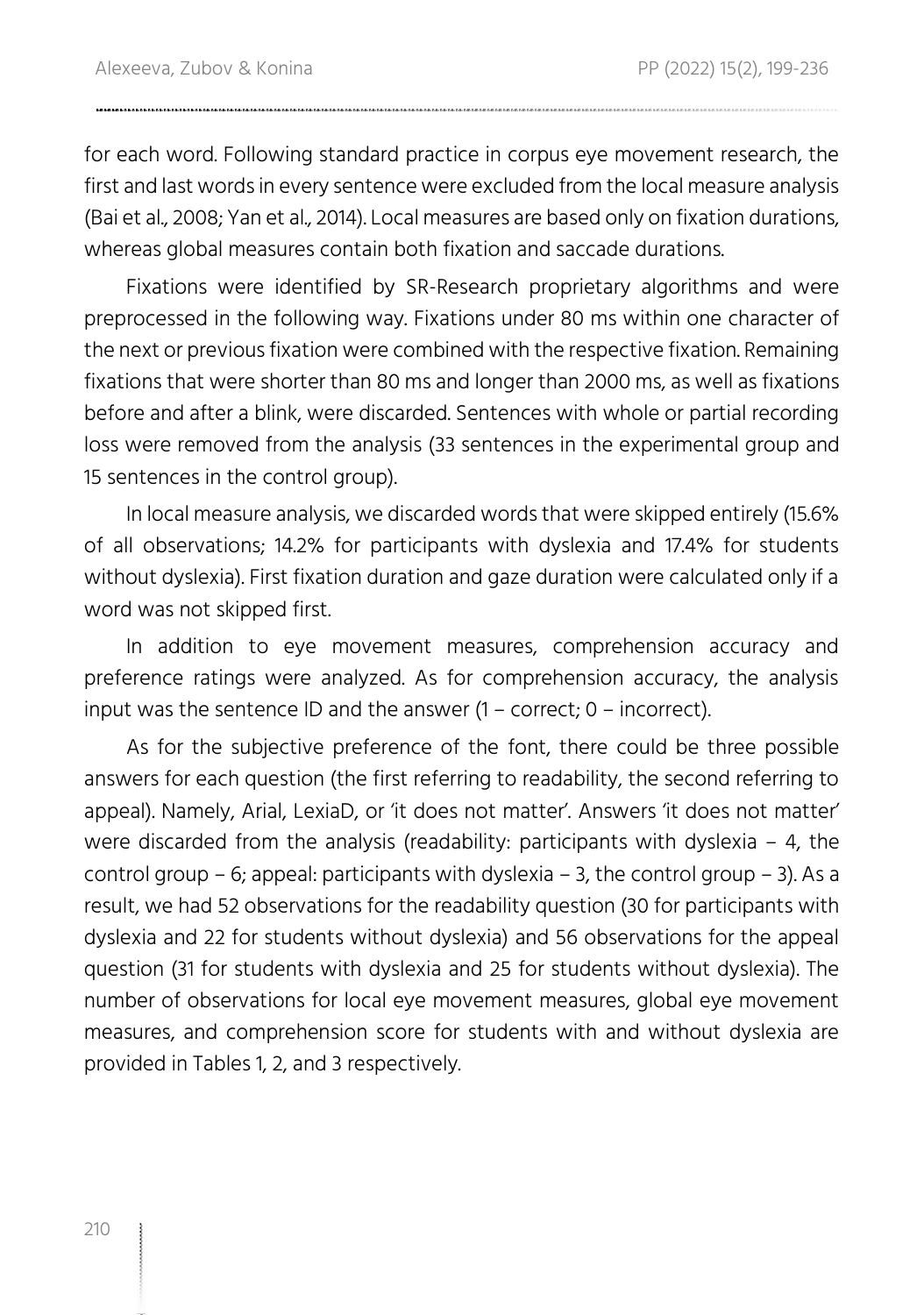#### Data analysis

#### Local eye movement measures

We performed linear mixed-effects analyses (LMM) using the lme4 package (version 1-1.17; Bates et al. 2015) in R (R Core Team, 2021) on each of the measures. The fixed effects were font (LexiaD / Arial) and participant group (with / without dyslexia), as well as the interaction between them. Controlled effects were added to the analyses: word length, word frequency, word predictability, word index, trial index, sentence length, section<sup>7</sup>, and their two-way interactions with each of the fixed effects. Random effects of the full model (see below) included intercepts for participant ID, sentence ID, and word ID, as well as by-participant slope for the font.

To ensure a normal distribution of model residuals, durations (FFD, GD, and TVT) were log-transformed (here and further natural logarithm was used). Font and Participant group factors were coded as sliding contrasts (with LexiaD and participants with dyslexia as a reference level respectively). Word length was centered and scaled; word frequency was log-transformed, predictability was logittransformed. Trial index, sentence length, and section were centered and scaled.

The lmerTest package (version 3.0-1; Kuznetsova, Brockhoff, & Christensen, 2017) in R was used to estimate the p-values. Step procedure was conducted for the optimal model selection (step function in R). Step function uses the full model with all fixed, controlled, and random effects and goes downwards excluding one term (the most insignificant effect) per step comparing the goodness of fit of the models with and without the term. If the model with the term describes the data better, this model is considered optimal. Otherwise, the term is removed.

The final models for local eye movement measures are reported in Appendix A.

#### Global eye movement measures

LMM was used for each of the global eye movement measures with the same fixed effects as for the local eye movement measures. The analysis contained the following controlled effects: trial index, sentence length, section, and their two-way

 $7$  We thank the anonymous reviewer for the suggestion to include the section and trial index as controlled effects in the analyses (here and further).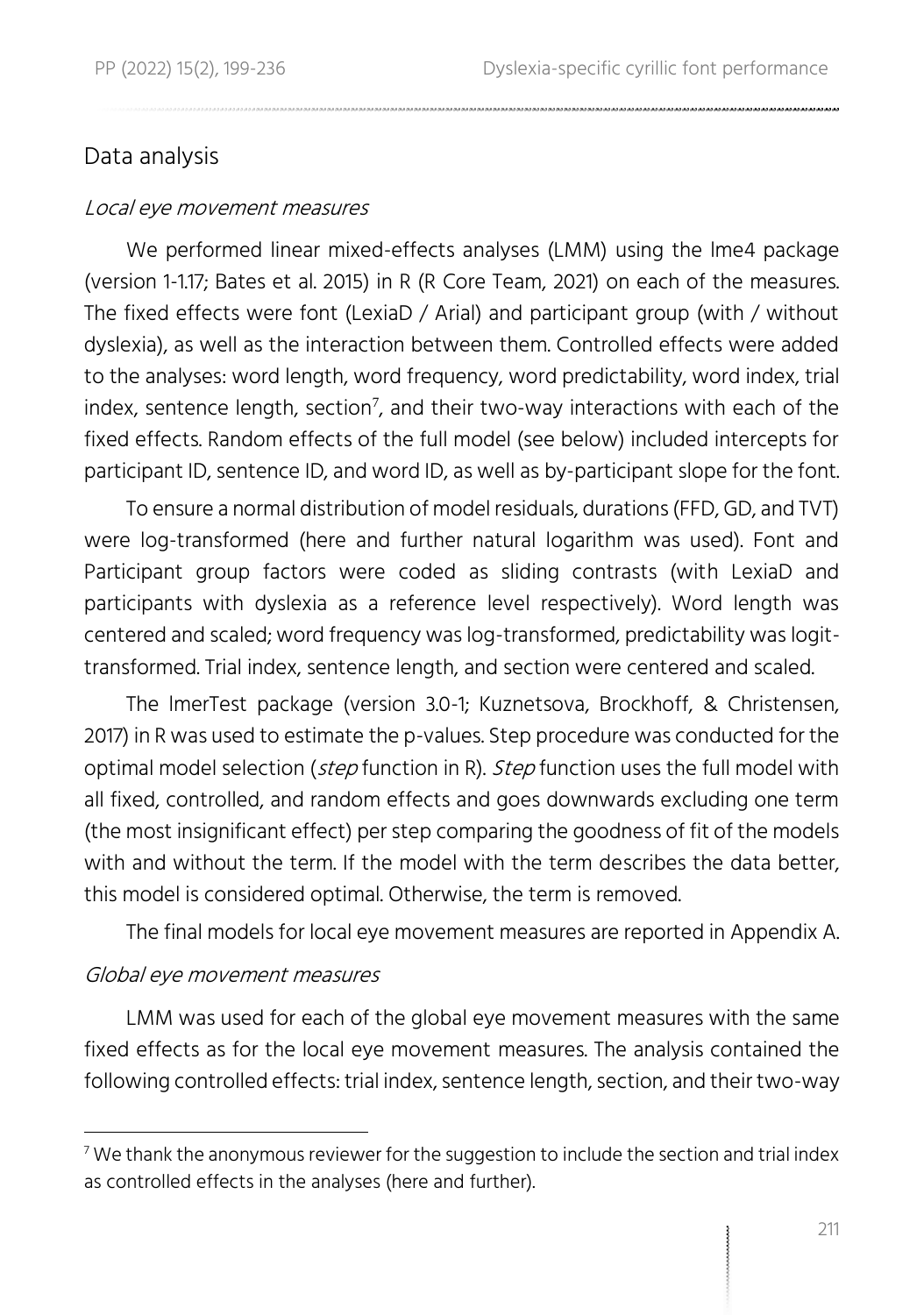interactions with each of the fixed effects. Full random model structure contained intercepts for participant ID and sentence ID, as well as a by-participant slope for the font, as random effects. We used the same coding scheme, transformation technique, and optimal model selection as in local eye movement analysis. See Appendix B for summaries of the final models for each of the global eye movement measures.

#### **Accuracy**

We performed generalized linear mixed-effects analyses (GLMM) for accuracy using the lme4 package (version 1-1.17; Bates et al. 2015) in R (R Core Team, 2021). The fixed effects were font (LexiaD / Arial), participant group (with / without dyslexia), and interaction between font and participant group. The controlled effects were section, trial index, and the interaction between font and section. Random effects in the full model (see below) include intercepts for participant ID and sentence ID, as well as a by-participant slope for the font. Accuracy being a binary dependent variable was fit with GLMMs with a logistic link function. The coding scheme for fixed effects was the same as for the fluency measures. The step procedure was conducted manually using *anova* function in R since *step* function works only for interval dependent variables. The final model is provided in Appendix C.

#### Preference ratings

Chi-square analysis for each preference variable was conducted. The analysis was performed for students with and without dyslexia separately.

Data and statistical analysis can be found at the following link: [https://osf.io/x87e2/?view\\_only=ed270510898e4b5fa908176f4523ff6f.](https://osf.io/x87e2/?view_only=ed270510898e4b5fa908176f4523ff6f)

#### Results

We will first report the results for local eye movement measures, then for global eye movement measures. Finally, accuracy and subjective preference results will be provided. For each dependent variable group, we first describe the results for the font effect; then we explore the dyslexia effect and the interaction between font and dyslexia.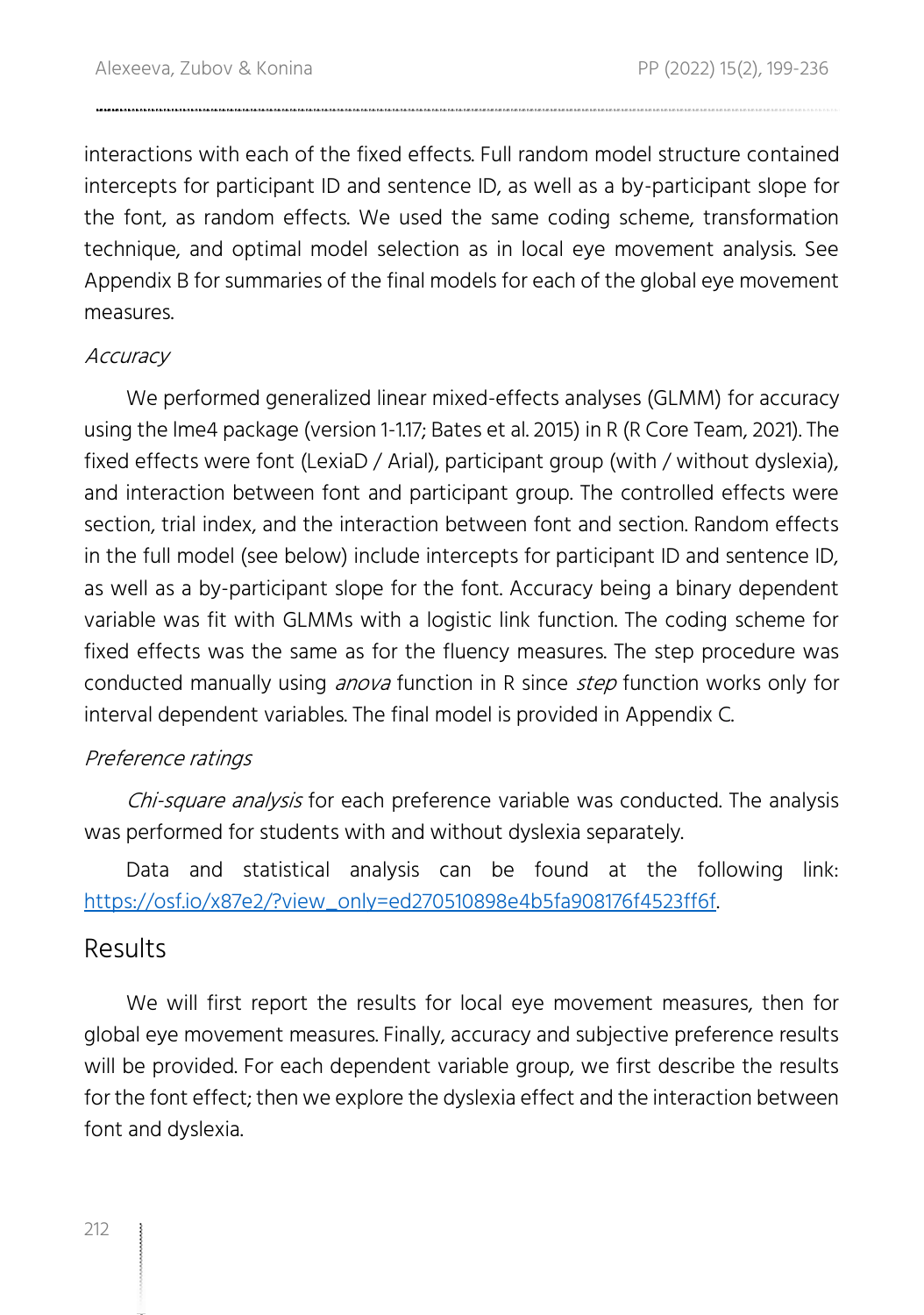#### Local eye movement measures

The means and standard deviations for all local eye movement variables depending on font and participant group are presented in Table 1.

#### Table 1.

#### Word-level (local) aspects of reading performance for students with and without dyslexia depending on Font**<sup>8</sup>** .

|                                 |        | FFD (ms) |           |       | GZD (ms) |     |             | TVT (ms) |     |       |  |
|---------------------------------|--------|----------|-----------|-------|----------|-----|-------------|----------|-----|-------|--|
| Group                           | Font   | М        | <i>SD</i> | Nobs  | M        | .SD | <b>Nobs</b> | М        | SD  | Nobs  |  |
| Students with<br>dyslexia       | LexiaD | 268      | 102       | 13812 | 412      | 208 | 13812       | 551      | 288 | 14768 |  |
|                                 | Arial  | 272      | 109       | 13912 | 402      | 214 | 13912       | 539      | 297 | 15247 |  |
| Students<br>without<br>dyslexia | LexiaD | 233      | 80        | 10709 | 293      | 128 | 10709       | 393      | 201 | 11825 |  |
|                                 | Arial  | 235      | 82        | 10173 | 283      | 122 | 10173       | 385      | 200 | 11608 |  |

Note.  $M$  – mean,  $SD$  – standard deviation, Nobs – number of observations, FFD – word first fixation duration,  $GZD$  – word gaze duration,  $TVT$  – word total viewing time.

#### $F$ ffect of LexiaD

We did not discover the main effect of font on FFD (see the results of the statistical analysis in Appendix A). However, we found evidence of a statistically significant interaction<sup>9</sup> between font and word frequency that points towards the advantage of LexiaD for high-frequency words and towards the absence of the effect for low-frequency words. In addition, LexiaD revealed an advantage over Arial at the end of the sentences; we did not find any evidence that the beginning of the sentences differed between fonts (see the significant interaction between

<sup>&</sup>lt;sup>8</sup> The means and standard deviations here and further were calculated based on partial effects, with variance attributable to random and (controlled) fixed effects removed using the keepef function (Hohenstein & Kliegl, 2014).

<sup>9</sup> The plots showing this and further interactions were placed into the folder titled "interaction plots" in the OSF-repository for the project: https://osf.io/x87e2/?view\_only= ed270510898e4b5fa908176f4523ff6f.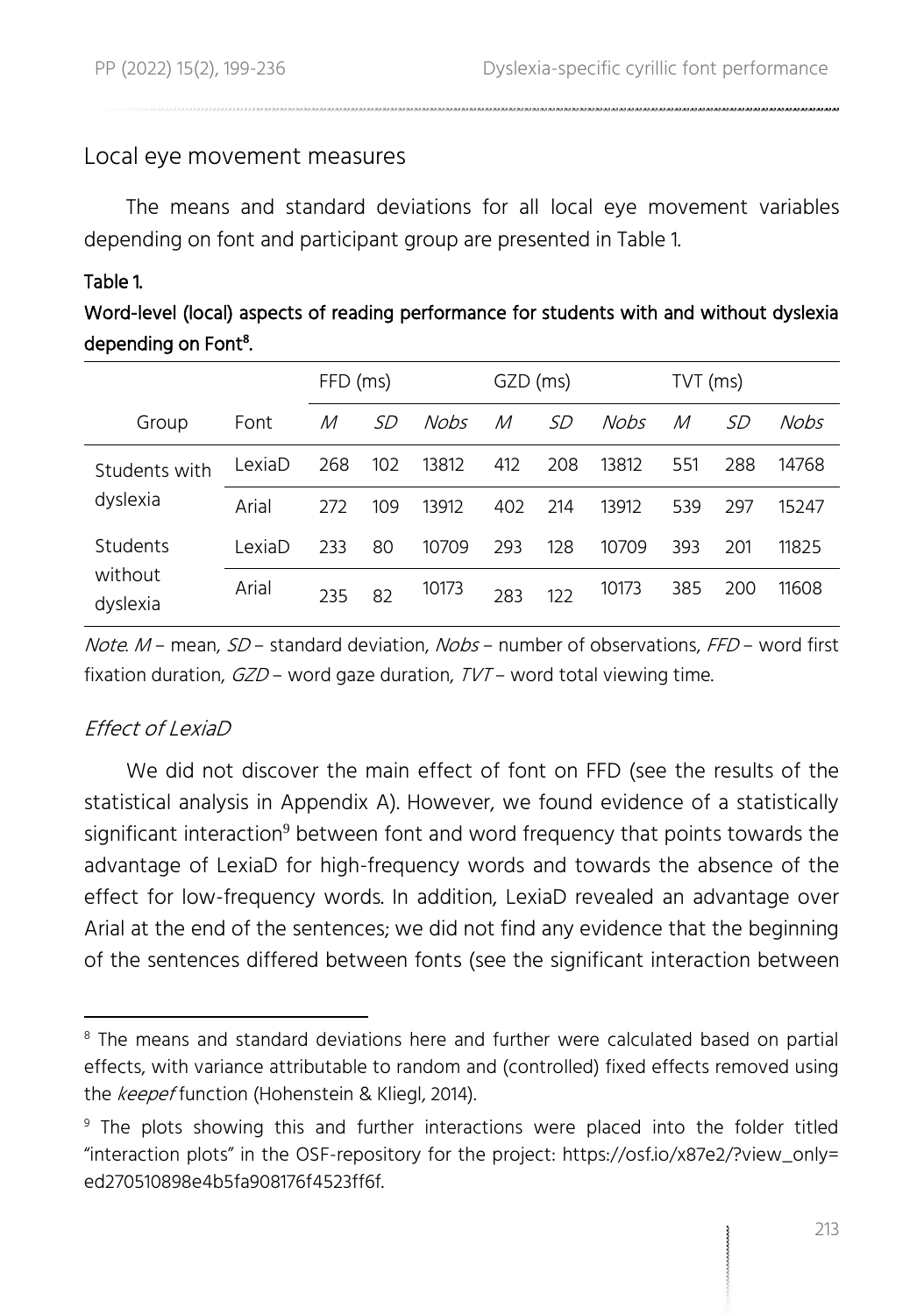font and word index in Appendix A). More interestingly, we found an interaction between font and section to be significant (see Appendix A): by the end of the experiment, reading time in LexiaD was less than in Arial, whereas at the beginning of the experiment, we did not find evidence for the font effect.

The effect of font was significant for GZD. However, it was Arial that had advantage in reading speed: words typed in LexiaD were fixated significantly longer than words typed in Arial (see Table 1, Appendix A). We also found a significant interaction between font and word frequency (see Appendix A), meaning no significant effect for high-frequency words and a disadvantage of LexiaD for lowfrequency ones. In addition, LexiaD was inferior to Arial in reading longer words. However, there was no significant difference between reading short words in both fonts (see the significant interaction between font and word length in Appendix A). As for the significant interaction between font and section (see Appendix A), we revealed that at the beginning of the experiment, Arial had advantage over LexiaD, but by the end of the experiment, the difference vanished.

For TVT, again, LexiaD worked significantly worse than Arial (see Table 1, Appendix A). However, in addition to the main effect of font, we revealed a significant interaction between font and word frequency (see Appendix A). It showed an advantage of LexiaD for high-frequency words and the absence of the effect for low-frequency ones. Moreover, the interaction between font and section was significant (see Appendix A). It replicated the results for GZD: the more familiar LexiaD became, the less pronounced the difference between Arial and LexiaD was.

#### Effect of Dyslexia

In all local measure analyses, students with dyslexia showed a disadvantage compared to reading-level students (see Table 1, Appendix A).

In addition, several interactions were found to be significant (see Appendix A). First, participants with dyslexia slowed down more pronouncedly than students without dyslexia while reading low-frequency words compared to high-frequency words in all local eye movement measures. Second, in FFD, participants with dyslexia showed the length effect (short words were read faster than the long ones) whereas we found no evidence of the length effect for students without reading disorders. In GZD and TVT, the length effect was more salient for students with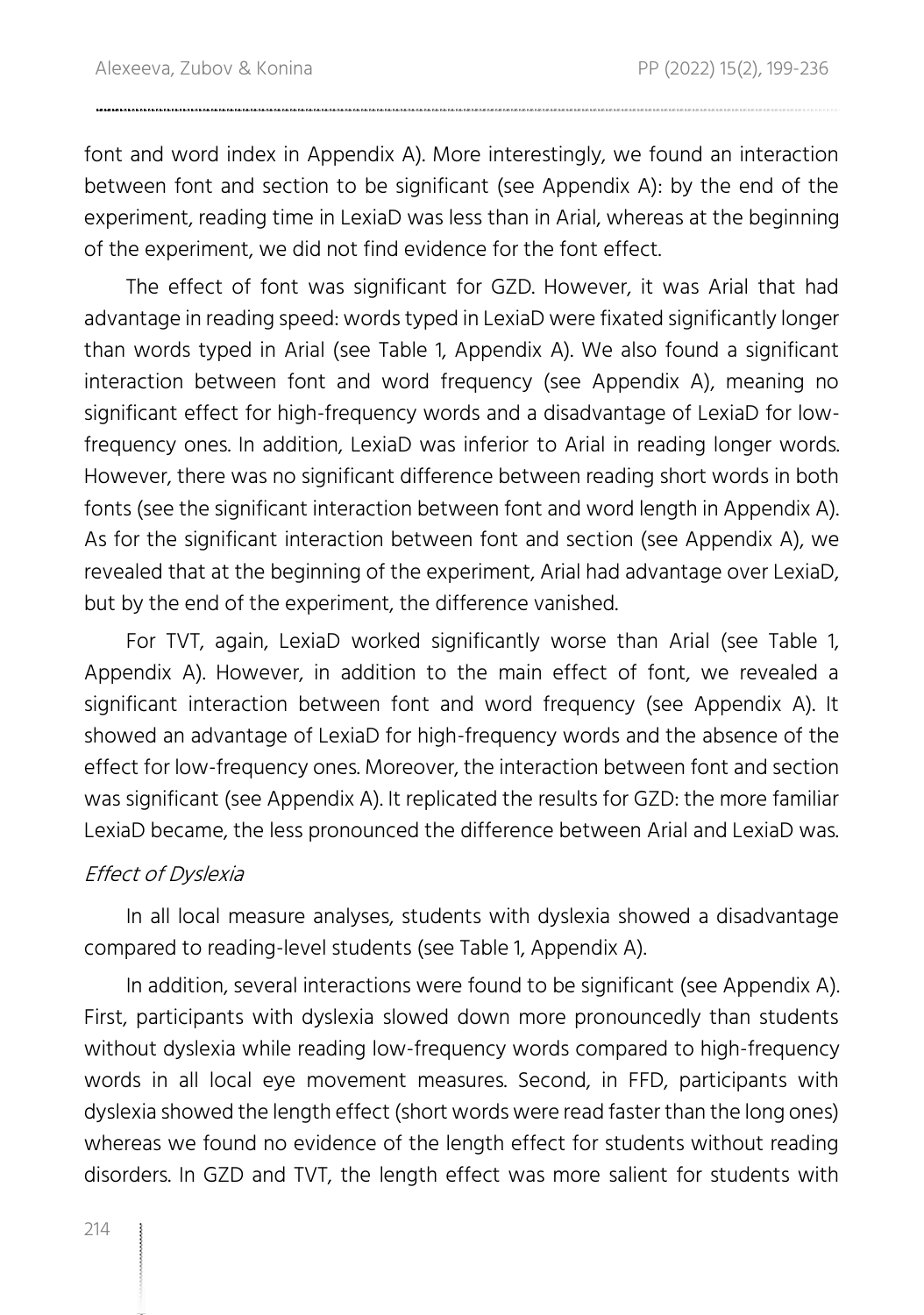dyslexia than for students without dyslexia: longer words were particularly difficult for the former.

Third, when it comes to FFD, the control group slowed down more than participants with dyslexia while reading from the beginning till the end of the sentence (see significant interaction between group and word index in Appendix A). In GZD, the control group did the same, whereas participants with dyslexia sped up by the end of the sentence. In TVT, the results were similar to the ones in GZD, the only difference being that the controls barely slowed down.

Fourth, in TVT, we found a significant interaction between section and group that pointed towards a salient slow down by the end of the experiment for controls and a slight slowdown for students with dyslexia (see Appendix A). To our surprise, the significant interaction with another variable related to the experimental procedure — trial index — showed that in all local eye movement measures, both groups speed up, but participants with dyslexia did it more slowly than students without dyslexia (see significant interaction between group and trial index in Appendix A).

#### Font X Dyslexia interaction

The step procedure (see Data analysis section for the details) did not include Font X Dyslexia interaction into the optimal model for any of the local eye movement measures at hand. This means that we found no evidence that the fonts had a different impact on reading performance in experimental and control groups in any of the studied measures (see Appendix A).

#### Global eye movement measures

Table 2 presents the means and standard deviations for all global eye movement measures depending on font and participant group.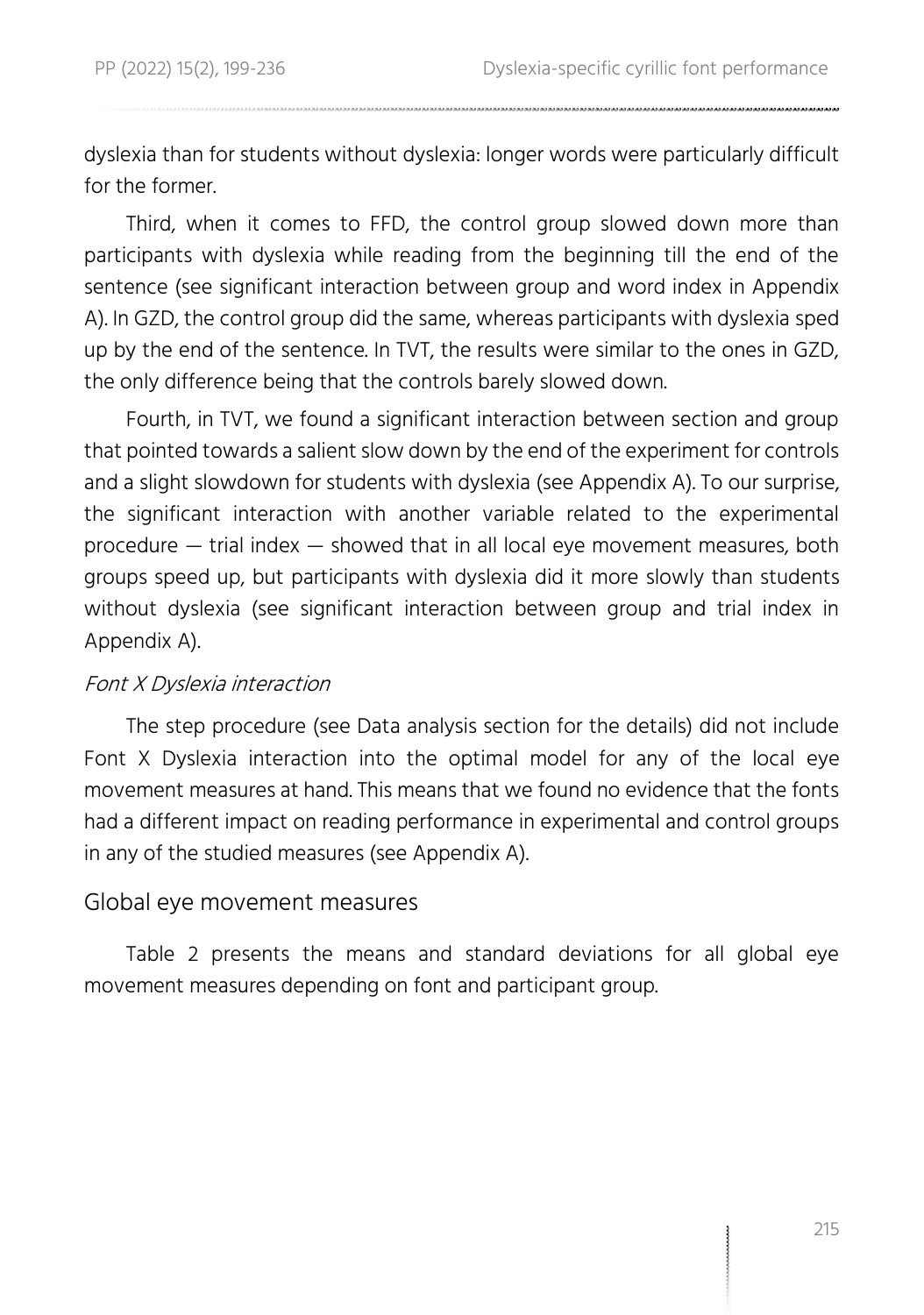#### Table 2.

#### Sentence-level (global) aspects of reading performance for students with and without dyslexia depending on Font

|                  |        |      | TSRT (ms) |      | <b>TSNF</b> |     | <b>MFD</b><br>(ms) |     | <b>WPM</b> |     |
|------------------|--------|------|-----------|------|-------------|-----|--------------------|-----|------------|-----|
| Group            | Font   | Nobs | М         | .SD  | М           | .SD | М                  | .SD | М          | SD  |
| Students with    | LexiaD | 2287 | 4499      | 1236 | 18.4        | 4.8 | 245                | 25  | 137        | 36  |
| dyslexia         | Arial  | 2396 | 4349      | 1247 | 17.2        | 4.7 | 253                | 27  | 142        | -37 |
| Students without | LexiaD | 1902 | 3188      | 862  | 14.5        | 3.7 | 221                | 24  | 192        | 46  |
| dyslexia         | Arial  | 1899 | 3094      | 872  | 13.7        | 3.6 | 227                | 26  | 199        | 50  |

Note.  $M$  – mean,  $SD$  – standard deviation, Nobs – number of observations, TSRT – total sentence reading time,  $TSNF -$  total sentence number of fixations,  $MFD -$  mean fixation duration, WPM – reading rate (in words per minute).

#### Effect of LexiaD

We found evidence for significantly better reading performance in Arial compared to LexiaD in three (TSRT, TSNF, and WPM) out of four global measures at hand: reading rate was higher, total reading time was less, and the number of fixations was fewer in Arial. As for the mean fixation duration (MFD), the effect was the opposite (see Tables 1, Appendix B).

We also found a significant interaction between font and section in TSRT, TSNF, and WPM (see Appendix 1). In TSRT and WPM, similarly to GZD and TVT, the font effect vanished by the end of the experiment. In TSNF, the difference between the fonts became much smaller by the end of the experiment.

#### Effect of Dyslexia

In all global measures, students without dyslexia outperformed students with dyslexia (see Tables 1, Appendix B).

In TSRT and WPM, we saw two significant interactions, one between group and section and one between group and trial index (see Appendix A). Similarly to TVT the former showed a less pronounced slow down for participants with dyslexia than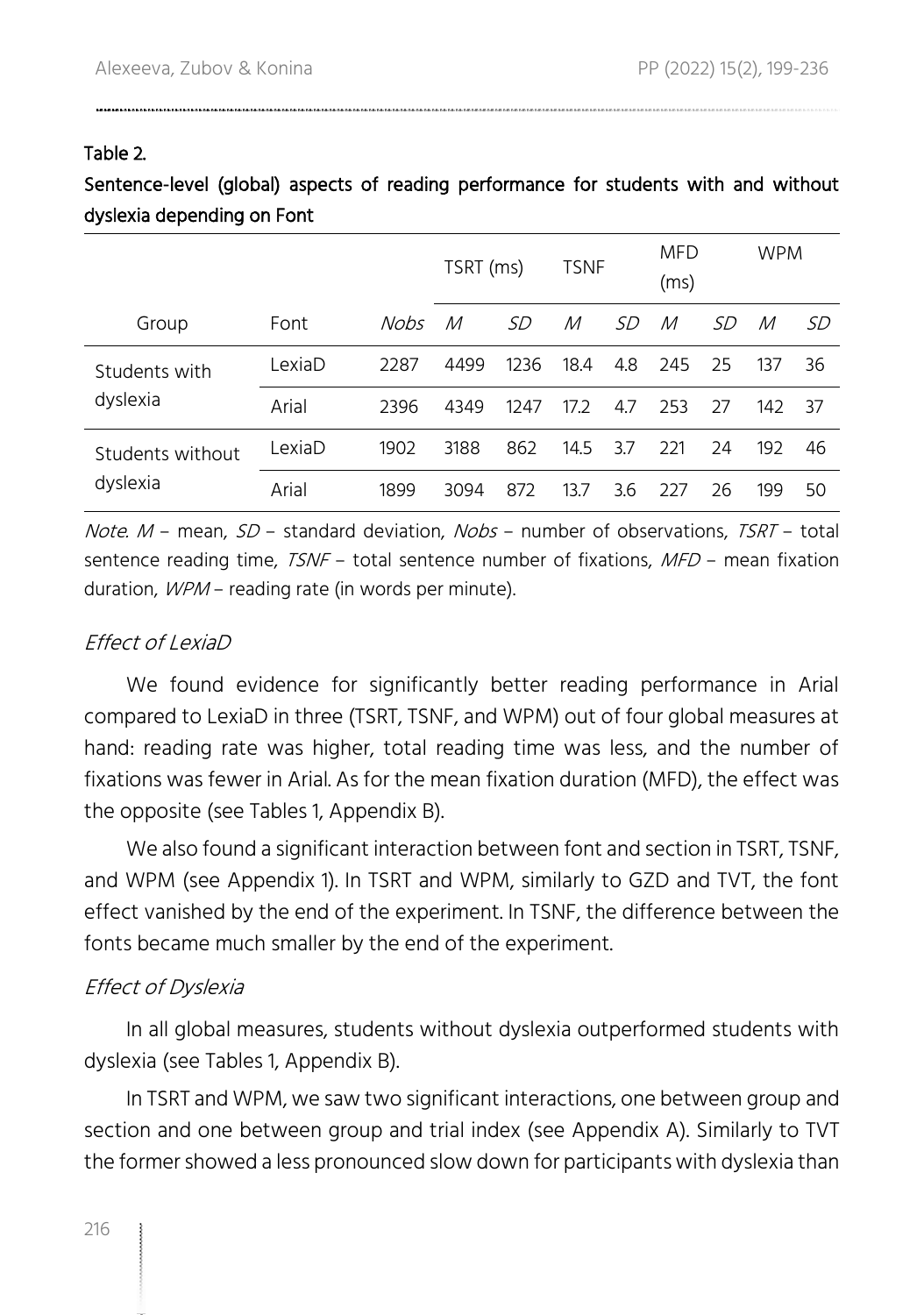for the controls by the end of the experiment and the latter pointed towards more salient speed-up for the controls than for participants with dyslexia by the last sentence of the experiment. In TSNF, only the interaction between group and section was significant and it replicated the results for TSRT and WPM. In MFD, on the other hand, trial index significantly interacted with the group and again, the exploration of the interaction showed the same results as for TSRT and WPM.

#### Font X Dyslexia interaction

No significant interactions were found in any of the studied global measures based on the step procedure (see the similar section for local eye movement analysis and Appendix B).

#### Accuracy

The means and standard deviations for comprehension accuracy depending on font and participant group are presented in Table 3.

#### Table 3.

#### Sentence comprehension accuracy for students with and without dyslexia depending on Font.

|                           |        | Accuracy (%) |           |             |
|---------------------------|--------|--------------|-----------|-------------|
| Group                     | Font   | М            | <i>SD</i> | <b>Nobs</b> |
| Students with dyslexia    | LexiaD | 83.0         | 38        | 792         |
|                           | Arial  | 86.6         | 34        | 867         |
| Students without dyslexia | LexiaD | 88.4         | 32        | 674         |
|                           | Arial  | 89.9         | 30        | 675         |

Note. M - mean, SD - standard deviation, Nobs - number of observations.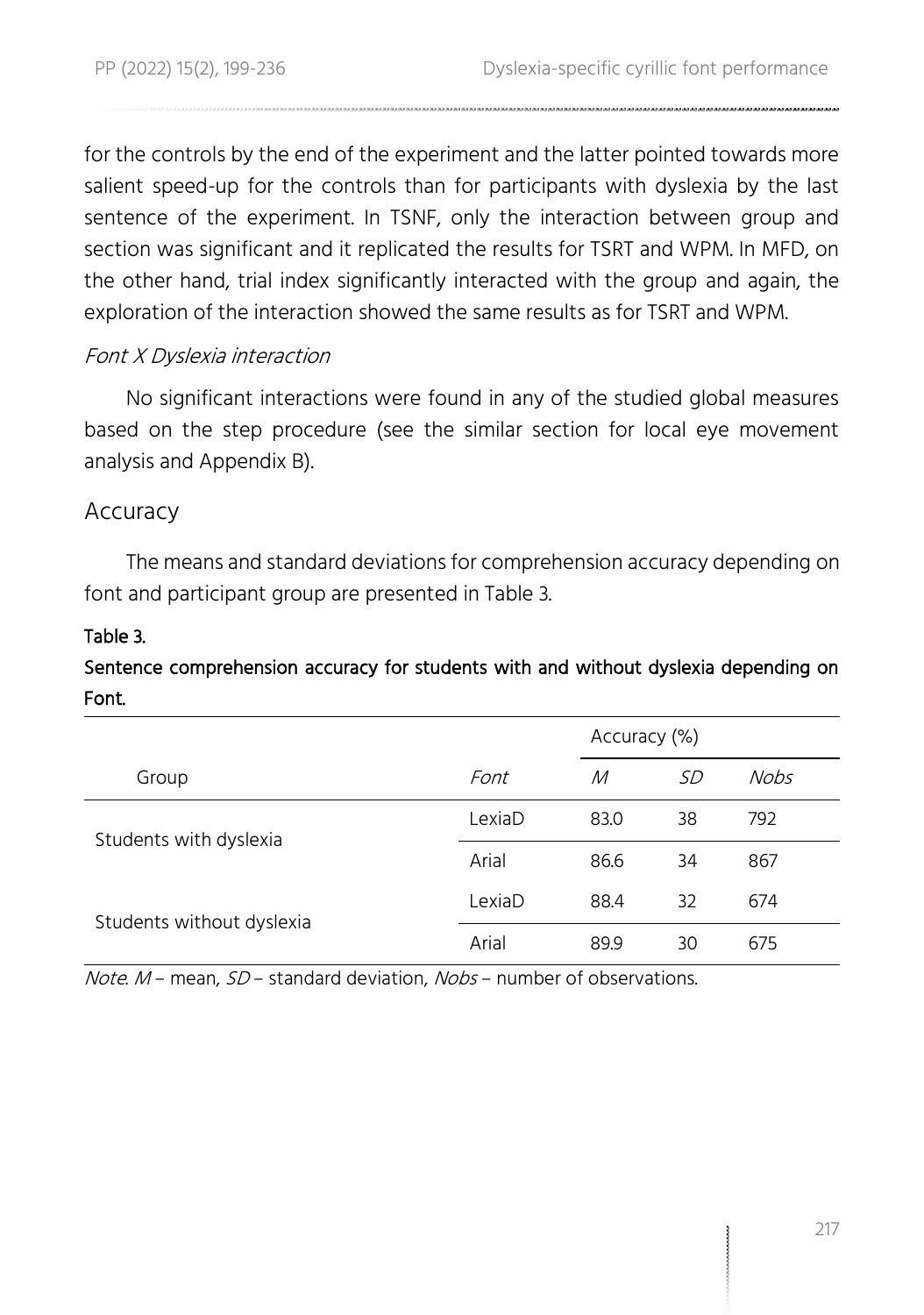#### Effect of LexiaD

No effect of font on comprehension accuracy was revealed (see Table 1, Appendix C).

#### Effect of Dyslexia

Participants with dyslexia answered comprehension questions worse than students without dyslexia (see Table 1, Appendix C).

#### Font X Dyslexia interaction

The results did not show that comprehension accuracy in experimental and control groups differed depending on font since the step procedure (see Data analysis section for details) excluded the term during optimal model selection (see Appendix C).

#### Subjective preference

We performed separate analyses in experimental and control groups for each preference question (see Data Analysis section).

#### Effect of LexiaD in students with and without dyslexia

As for the readability question, more students with dyslexia preferred Arial over LexiaD font (20 vs. 10), but the effect of font did not reach significance (X<sup>2</sup>(1, N = 30) = 3.33,  $p$  = .07). There was no evidence that the preference choice of the students without dyslexia (14 voted for Arial, 8 – for LexiaD) was dependent on the font (X<sup>2</sup>(1,  $N = 22$ ) = 1.64,  $p = 0.20$ . For the appeal question, the font effect was insignificant for both groups: participants with dyslexia, X<sup>2</sup>(1, N = 31) = 0.03, *p* = .86 (Arial – 15, LexiaD – 16); the control group,  $X^2(1, N = 25) = 0.36$ ,  $p = .55$  (Arial – 11, LexiaD – 14).

#### Discussion

The majority of studies attribute reading and writing issues that people diagnosed with dyslexia encounter to the underdeveloped phonological processing. It has been attested by some studies (Stein, 2018; Stein & Walsh, 1997) and the firsthand experience of professionals working with students with dyslexia that at least some portion of this population struggles with the visual component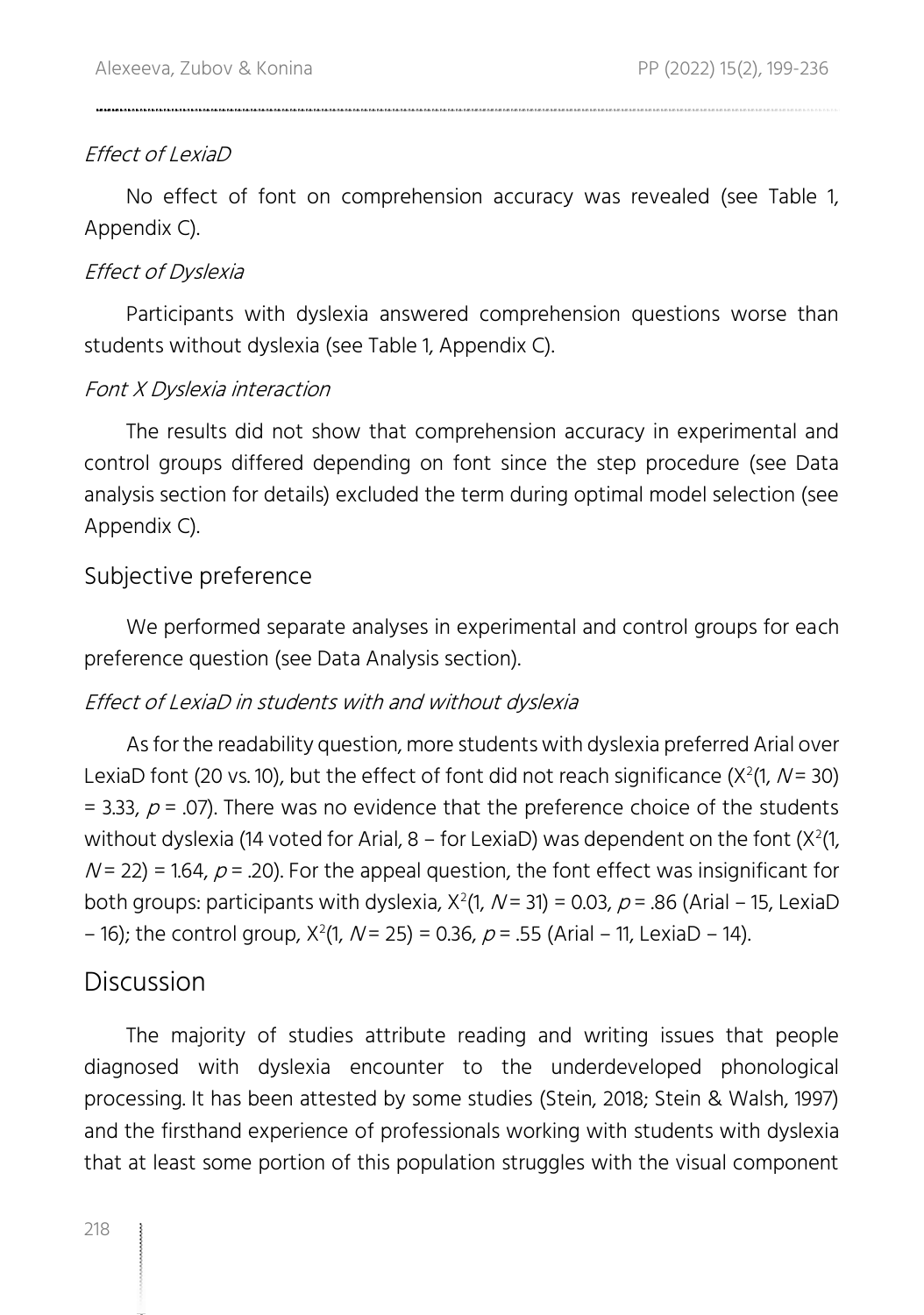as well, for instance, letters interchanging inside a word. To address this issue, several designers came up with dyslexia-friendly fonts (Dyslexie, Opendyslexic, etc.). The majority of them are Latin-based, but we could also find examples tailored specifically to Cyrillic alphabets. These fonts usually stem from personal experience with dyslexia and are not based on empirical studies nor tested before release. The efficacy of these fonts has been investigated on the basis of reading speed and was deemed to be insufficient.

In the current study, we further investigated LexiaD, a Cyrillic dyslexia-friendly font that has the advantage of being developed based on letter recognition studies. We recruited adolescents with and without reading disorders and compared LexiaD with the popular Arial font in a silent reading task.

#### Comparing LexiaD with Arial

The results for five fluency measures out of seven (word gaze duration, GZD; word total viewing time, TVT; total sentence reading time, TSRT; total sentence number of fixations, TSNF; reading rate, WPM) showed that Arial is more readable than LexiaD. In the sixth fluency measure — mean fixation duration (MFD), — LexiaD outperformed Arial<sup>10</sup>. Finally, our data did not provide evidence that fonts differed in the first fixation duration on a word (FFD). In reading comprehension score, subjective readibility preference, and subjective appeal ranking, the fonts did not differ significantly. These results are valid both for participants with dyslexia and the control group: there was no evidence that the font effect was dependant on the participant group.

Arial is a well-known font that is most commonly seen on screen compared to other fonts (Rello & Baeza-Yates, 2016). The British Dyslexia Association (B. D. Association, 2021b) and other researchers (Evett & Brown, 2005; Lockley, 2002) recommend people with dyslexia to use it when reading. In spite of this, we also

 $10$  It is worth noticing that this advantage is illusory. Both TSRT and TSNF were higher in LexiaD than in Arial and mean fixation duration is calculated as TSRT divided by TSNF. The true positive effect of LexiaD in MFD could be confirmed if both TSRT and TSNF were less in LexiaD or if TSRT was less and TSNF did not differ or TSNF was less and TSRT did not differ.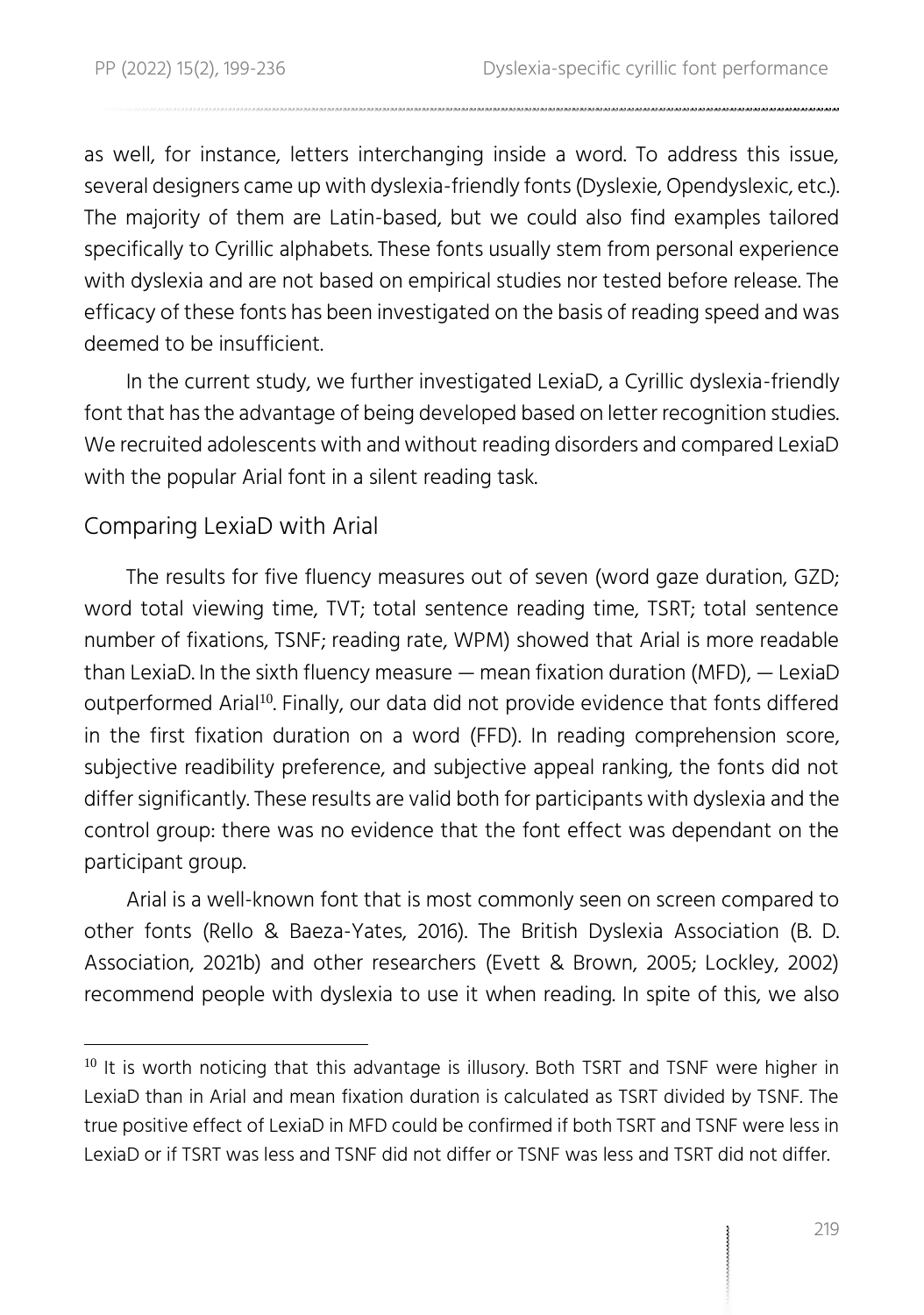found that font effect in six out of the seven fluency measures (FFD, GZD, TVT, TSRT, TSNF, and WPM) changed by the end of the experiment. The more familiar LexiaD became, the less salient the difference between Arial and LexiaD was. By the end of the experiment, LexiaD outperformed Arial in FFD; in GZD, TVT, TSRT, and WPM, the difference vanished; in TSNF, it became much smaller.

Following our own previous study (Alexeeva et al., 2020), we assume that first fixation duration mainly reflects feature extraction (determining the letters that make up a word), gaze duration is primarily related to lexical access (determining the meaning of a word), and total viewing time captures text integration (recovering from any semantic or structural failure that causes re-readings). Also, we believe that global eye movement measures reflect general processing across the text/sentence. In line with these assumptions, we can conclude that once participants get accustomed to LexiaD, it helps the readers to extract letter features faster and stops worsening the speed of the higher-level cognitive processing (e.g., lexical access or text integration).

It is worth noticing that better performance of LexiaD in relation to the feature extraction was revealed for high-frequency words even at the beginning of the experiment. Since letters in LexiaD were designed differently (where possible), several letters have untypical shapes. Uncommon letter shapes are perhaps more salient in rarer letter combinations that occur more often in low-frequency words compared to high-frequency ones (Rice & Robinson, 1975). Therefore, we suggest that participants need to get used to unusual letter repsesentation in lowfrequency words. This is probably the reason why our data did not provide evidence for the font effect for words of this frequency range at the beginning of the experiment.

#### Comparing LexiaD with PT font family

In the previous study involving *primary* school students with and without dyslexia (Alexeeva et al., 2020), LexiaD was compared with another Sans Serif font — PT Sans. It is a modern freely distributed font that is highly rated by the font experts. It was also unfamiliar to participants but consists of typical letter shapes. Confirming our familiarity hypothesis regarding FFD results, LexiaD outperformed PT Sans (both for high- and low-frequency words) in this measure both for the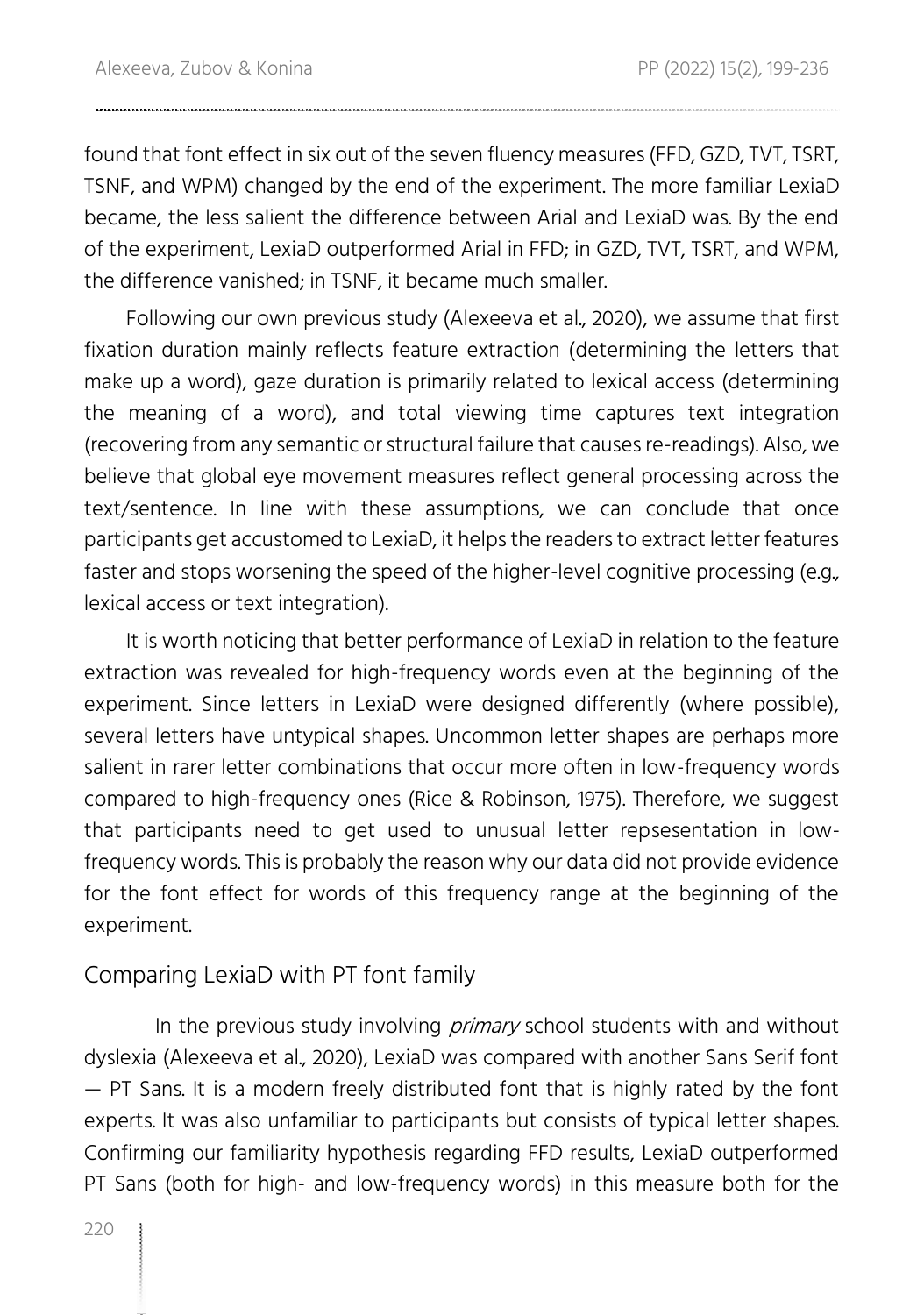controls and participants with dyslexia. However, when we compared LexiaD with PT Serif (a Serif analogue of PT Sans) in an experiment with primary school children (Alexeeva et al., 2020), the results for FFD were the same as in the present study.

Several explanations come to mind as for why the FFD results of the present study on adolescents resemble the ones for primary school children reading PT Serif and LexiaD and are slightly worse than the ones for primary school children reading PT Sans and LexiaD. First, for primary school children, serif fonts could be more readable than sans serif fonts (resulting in an advantage for low-frequency words compared to LexiaD). However, as far as we know, no significant difference was previously registered for reading performance speed between serif and sans serif fonts in primary school children (Bernard et al., 2002) and adults without reading disorders (Beymer et al., 2008; Perea, 2013). In adults with dyslexia, overall text reading duration (Rello & Baeza-Yates, 2013) did not differ significantly between serif and sans serif fonts, but mean fixation duration showed an advantage for sans serif fonts over the serif ones (but see note 10).

Second, children with dyslexia from PT Sans and PT Serif groups study in different schools. Children from the former group study in ordinary Moscow schools (see note 4) whereas the ones from the latter group go to the same remediation center as adolescents with dyslexia from the present study. Therefore, LexiaD could work better for children with less severe reading problems. However, all primary school children and adolescents that were invited as controls were from the same ordinary school in Saint Petersburg, and the results for the controls and the participants with dyslexia did not differ significantly between age groups. Thus, it is not clear why the results for FFD for adolescents (LexiaD / a Sans Serif Arial) are the same as for the primary school children in LexiaD / PT Serif subgroup and slightly worse than the ones for the primary school children in LexiaD / PT Sans subgroup.

#### Font familiarity

Contributing to the discussion on font familiarity (the key finding of the present study), typographers suggest that familiar typefaces are processed faster (Wang, 2013). The issue of the typeface familiarity is raised in typography when designers discuss appropriateness of letterform change in new and old fonts. For some designers, familiarly can be quantified as the amount of time readers have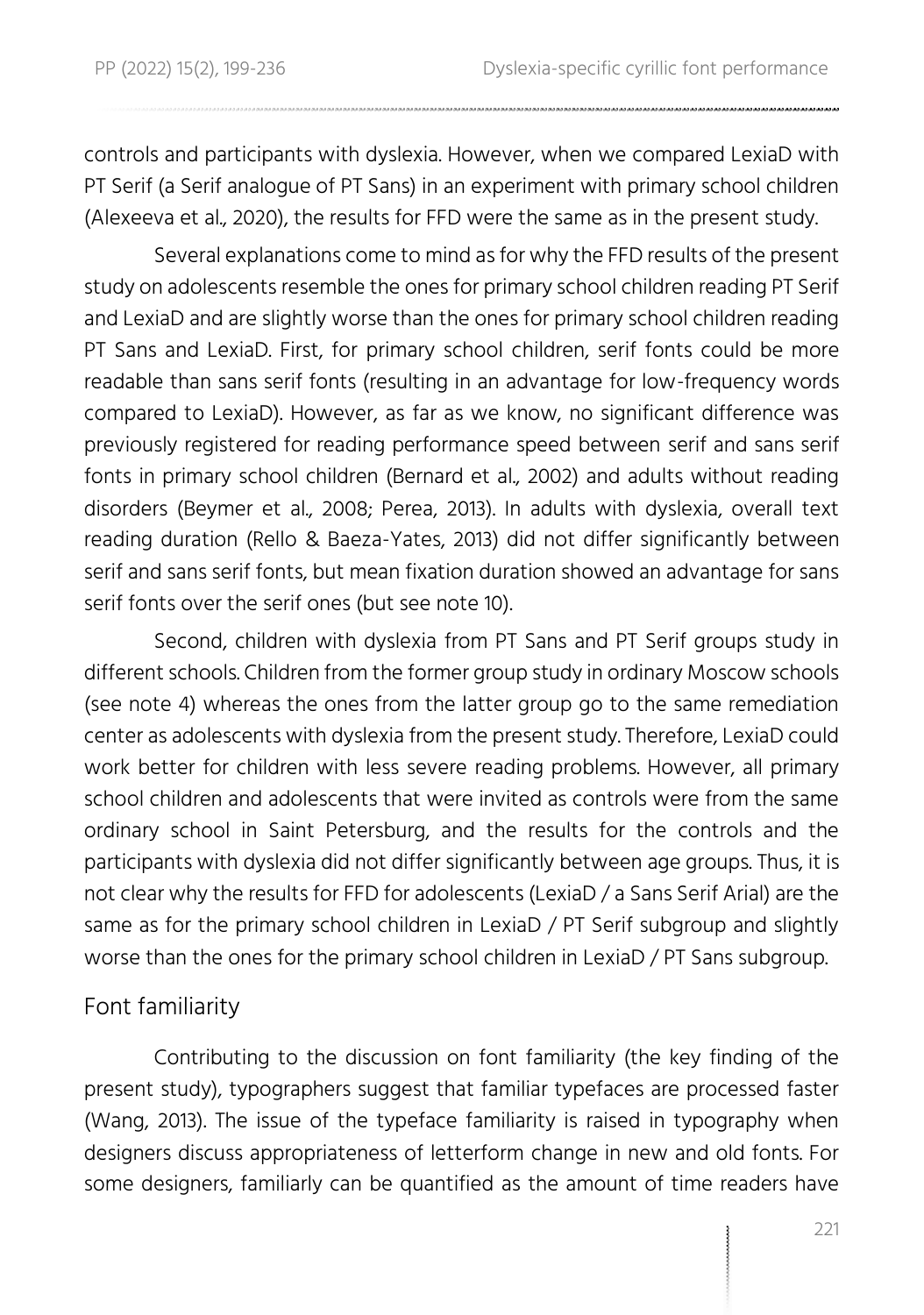spent using a particular typeface. They tend to support the exposure hypothesis that states that the more exposed the reader is to the typeface, the more familiar they are with it. New uncommon typefaces thus can be designed, and readers will get used to them in time. Other designers support the prototype hypothesis suggesting that typeface familiarity is rooted in common letter shapes. Typeface design then must not deviate from strict parameters, and new typefaces are frowned upon.

Beier (2009) and Beier and Larson (2013) tested these hypotheses by measuring reading speed in a test<sup>11</sup> and subjective preferences prior to and after reading a 20-minute story. The experiment had three conditions: a known font with common letter shapes (Times/Helvetica), a new font with common letter shapes (Spencer/PykeText), and a new font with uncommon letter shapes (SpencerNeue/PykeTextNeue). Future designers without reading problems were recruited as participants. It was shown that the reading speed increased after the exposure session, but the effect of the letter shape commonality did not reach significance (both before and after the exposure session). The authors concluded that the exposure hypothesis is thus more plausible. In addition, they found that participants assessed new fonts with uncommon letter shapes as less appealing for reading in the future, taking more attentional recourses, and less comfortable to read.

The results of these studies have the following implications for our data. First, unfamiliar fonts become more readable after some exposure. This means that a longitudinal study of the LexiaD font is needed to check how it will perform when participants are familiarized with it even more. To reiterate, in almost all fluency measures, LexiaD caught up with Arial in speed efficiency by the end of our experiment (during an exposure of just 144 sentences).

Second, in Beier (2009) and Beier & Larson (2013) studies, there was no evidence found that reading speed differs between known-common fonts and new-uncommon fonts even before the exposure session. In our study, LexiaD (a new font with uncommon letter shapes) clearly performed worse than Arial (a

 $<sup>11</sup>$  The reading test consisted in finding an absurd word in several short paragraphs within</sup> two minutes. The number of successfully completed paragraphs was measured.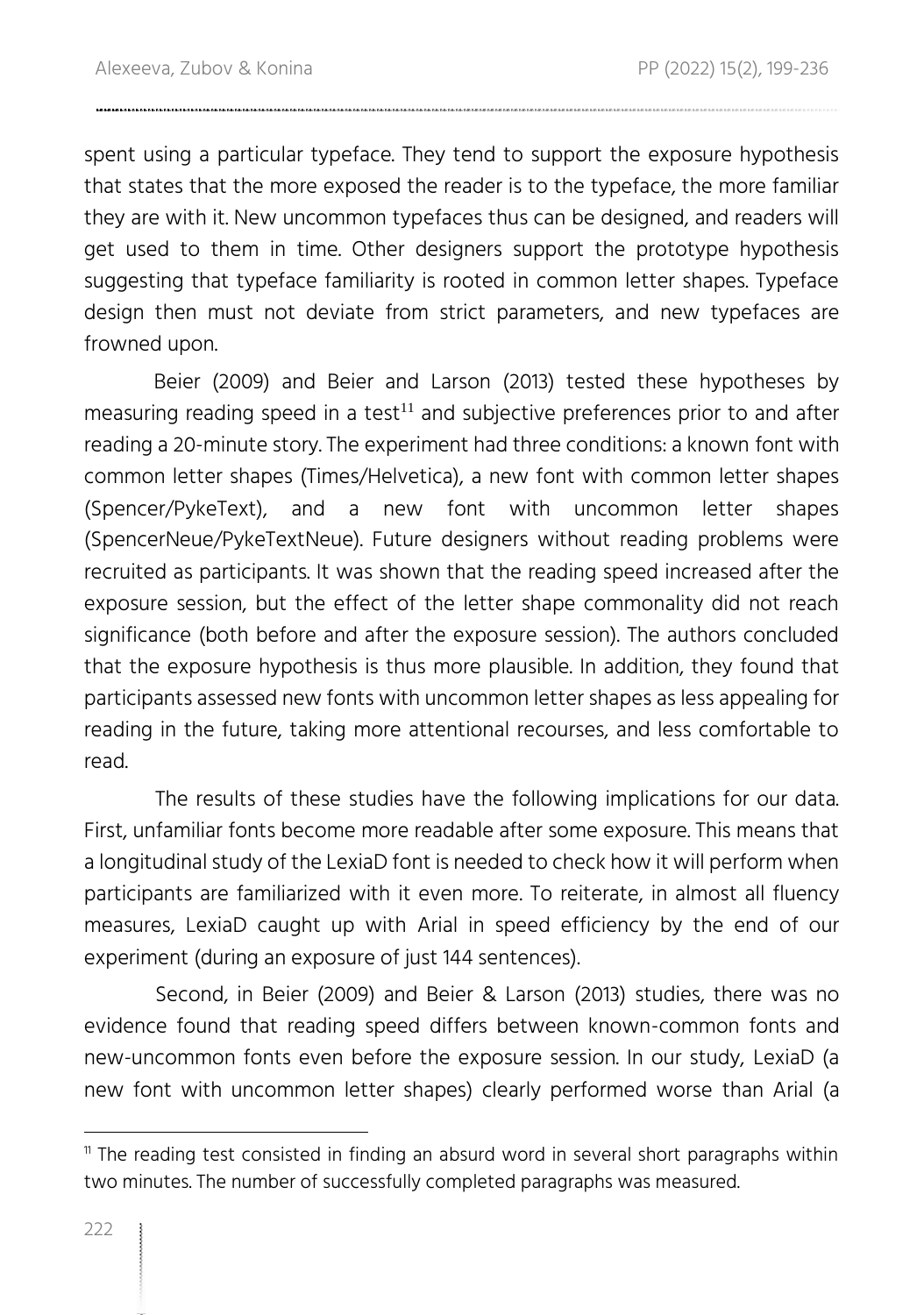known font with common letter shapes) at the beginning of the experiment. But it is worth noticing that fonts used in Beier (2009) and Beier & Larson (2013) contain only regular letters whereas in LexiaD, the designer used italic to create several letter shapes in the regular typeface (for example, "m") to disambiguate often confused letters. Italic typefaces are more difficult to read both for people with dyslexia (Lockley, 2002; Rello & Baeza-Yates, 2013) and people without reading difficulties (Slattery & Rayner, 2010) compared with regular typefaces.

In addition, it is easier to process strings typed in one font (gothic font or serif font) than strings made up of letters from two different typefaces (gothic letters mixed with serif letters; Sanocki, 1988). In our case, some words in LexiaD could be considered mixed letter strings combining regular and italic letters. Perhaps, these are the two reasons why LexiaD showed worse performance compared to Arial at the beginning of the experiment.

However, it is worth noticing that in previous studies (Beier, 2009; Beier & Larson, 2013), the difference between known-common fonts and new-uncommon fonts before the exposure session could be hidden due to the difficulty of their reading test (see note 11). In fact, their test measured reading performance speed (as it was assessed by our fluency variables) plus the time to complete the comprehension task. If we compared the results of these studies (Beier, 2009; Beier & Larson, 2013) for this test with our comprehension score results, then they would be alike.

The difference in the reading task could also explain why there was no evidence that Latin-based dyslexia-friendly fonts differed from the control ones in terms of reading speed (see Introduction) and why we obtained an opposite result for most of the measures at the beginning of the experiment. All the studies of Latin dyslexia-friendly fonts (Duranovic et al., 2018; Kuster et al., 2018; Leeuw, 2010; Marinus et al., 2016; Wery & Diliberto, 2017) except one (Rello & Baeza-Yates, 2013) use reading aloud as the task whereas we used silent reading. Mean fixation duration in oral reading is usually 20-25% longer than in silent reading due to word articulation and related eye repositioning (Rayner, 2009). Extra time that was needed for articulation could thus cover the processing difference between fonts in an oral reading task.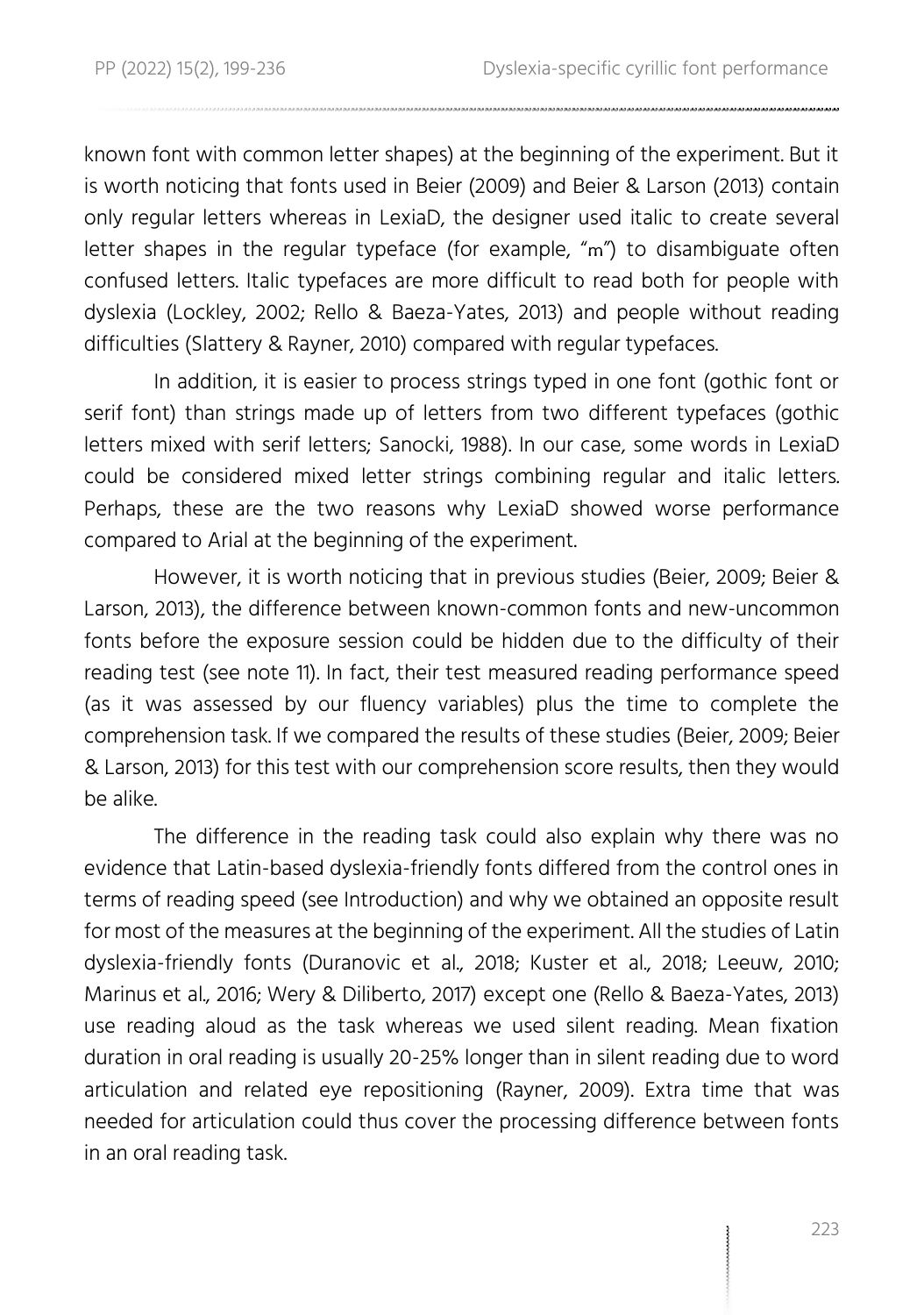#### Preference rankings

In the preference rankings (both regarding subjective readability and subjective appeal), we did not find significant preference for any of the fonts used in the experiment in any participant group. LexiaD was new to participants but many of participants with dyslexia (half in the appeal question and one third in the easiness-to-read question) preferred this font. In (Rello & Baeza-Yates, 2013), participants with dyslexia assessed OpenDyslexic to be less likable than Verdana and Helvetica but did not articulate a preference between OpenDyslexic and Arial, Times, CMU, Courier, Myriad, and Garamond. In Experiment 1 of (Kuster et al., 2018), where the participants were diagnosed with dyslexia, no statistical information was provided on how Dyslexie compares to Arial. In the Experiment 2, given the choice between Arial, Times New Roman, and Dyslexie, participants with dyslexia and the control group together were fewer than expected to show a preference for Dyslexie or no preference at all. At the same time, more participants showed a preference for Arial and Times New Roman than expected. Also, it was mentioned that the distribution of the preferences choices for the students with and without dyslexia differed, but no statistical analysis was provided showing where the difference lies.

In a study by Leeuw (2010), a more positive attitude towards the Dyslexie font than Arial in participants with dyslexia compared to readers without dyslexia was mentioned, but no statistical analysis was provided to support the claim. More importantly for us, Kuster and colleagues (2018) did not provide any evidence that subjective preference has in impact on reading performance. Even though a participant could subjectively prefer the control font over the dyslexia-friendly one, it does not necessary mean that s(he) will read faster in it. Following that, our conclusion is based on reading speed results.

#### Conclusion

All in all, a previous study (Alexeeva et al., 2020) in primary school chidren with and without dyslexia who obviously had less reading experience than adolescents showed some advantages of LexiaD over unfamiliar but highly rated control fonts, PT Sans and PT Serif. In the present study, we found some positive effect of LexiaD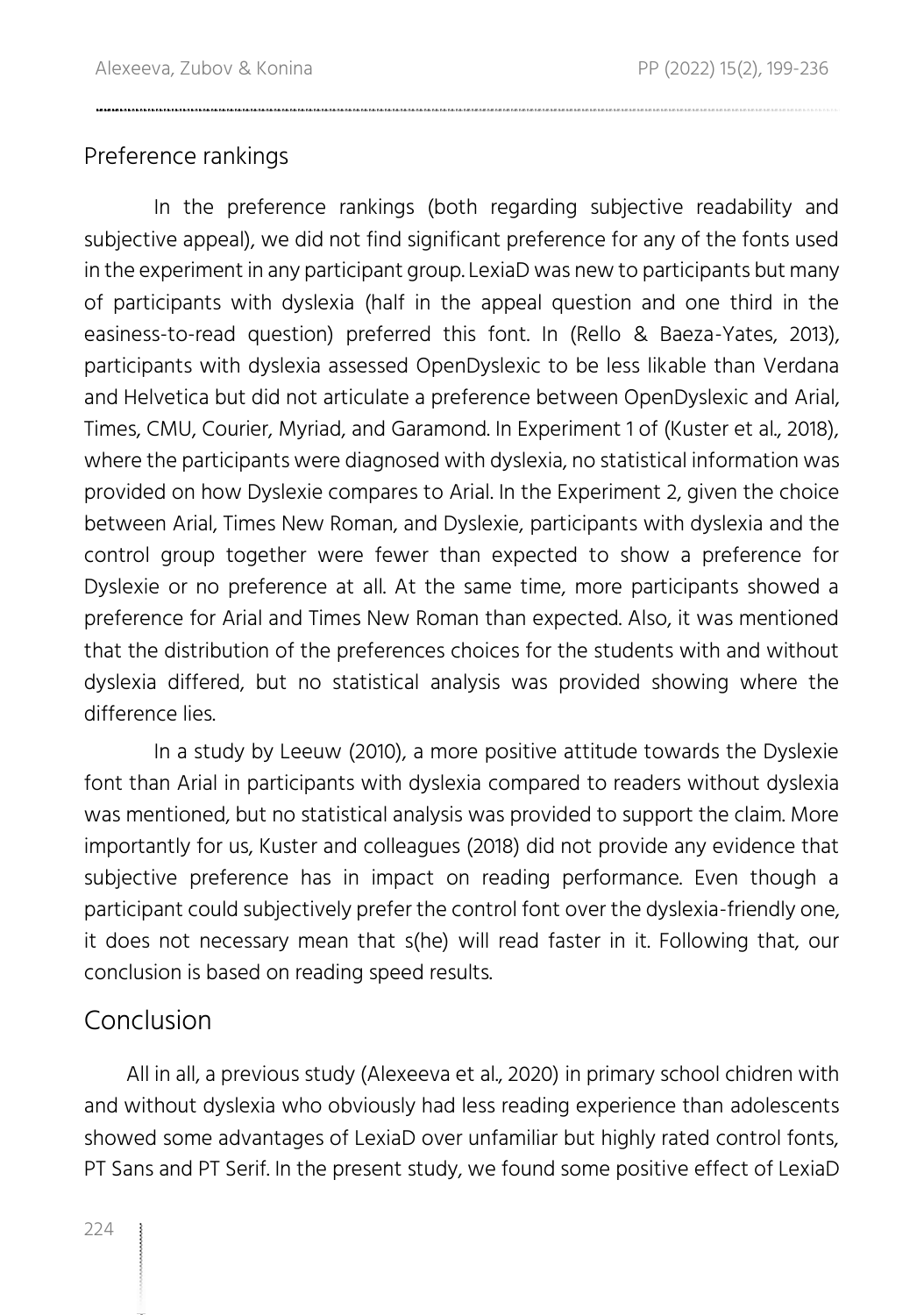compared to very common onscreen font, Arial, when adolescents with and without dyslexia got accustomed to LexiaD. Thus, it seems that LexiaD has the potential to be a supporting font for these age groups. However, follow-up studies with an exposure session are needed to confirm our conclusion. Moreover, it is interesting to explore how LexiaD will perform when adults who had even more reading experience than adolescents are recruited. Do they need more time than adolescents to get used to LexiaD? In addition, other familiar Serif fonts (e.g., Times New Roman) need to be tested in comparison with Sans Serif LexiaD. The last but not the least, although Arial is very widespread, font experts (e.g., Danilova, 2021) point out that Cyrillic letters in Arial are of low quality. Therefore, more modern analogues of Arial (e.g., Roboto) should be examined.

#### Funding

This work was supported by the Russian Presidential grant for young scientists [grant number МК-1373.2020.6].

#### Acknowledgements

The authors gratefully acknowledge help in (a) recruiting dyslexic children provided by the psychologist and speech therapists at the speech remediation school No3 in St. Petersburg (Russia); (c) recruiting children with no reading impairments provided by the psychologist of the public school No491 in St. Petersburg (Russia).

#### Conflict of interest

The author of the study commissioned the font in question. I have disclosed those interests fully to Primenjena psihologija, as well as the plan for managing any potential conflicts arising from that.

#### Data availability statement

The dataset is deposited in the online repository:

https://osf.io/x87e2/?view\_only=ed270510898e4b5fa908176f4523ff6f.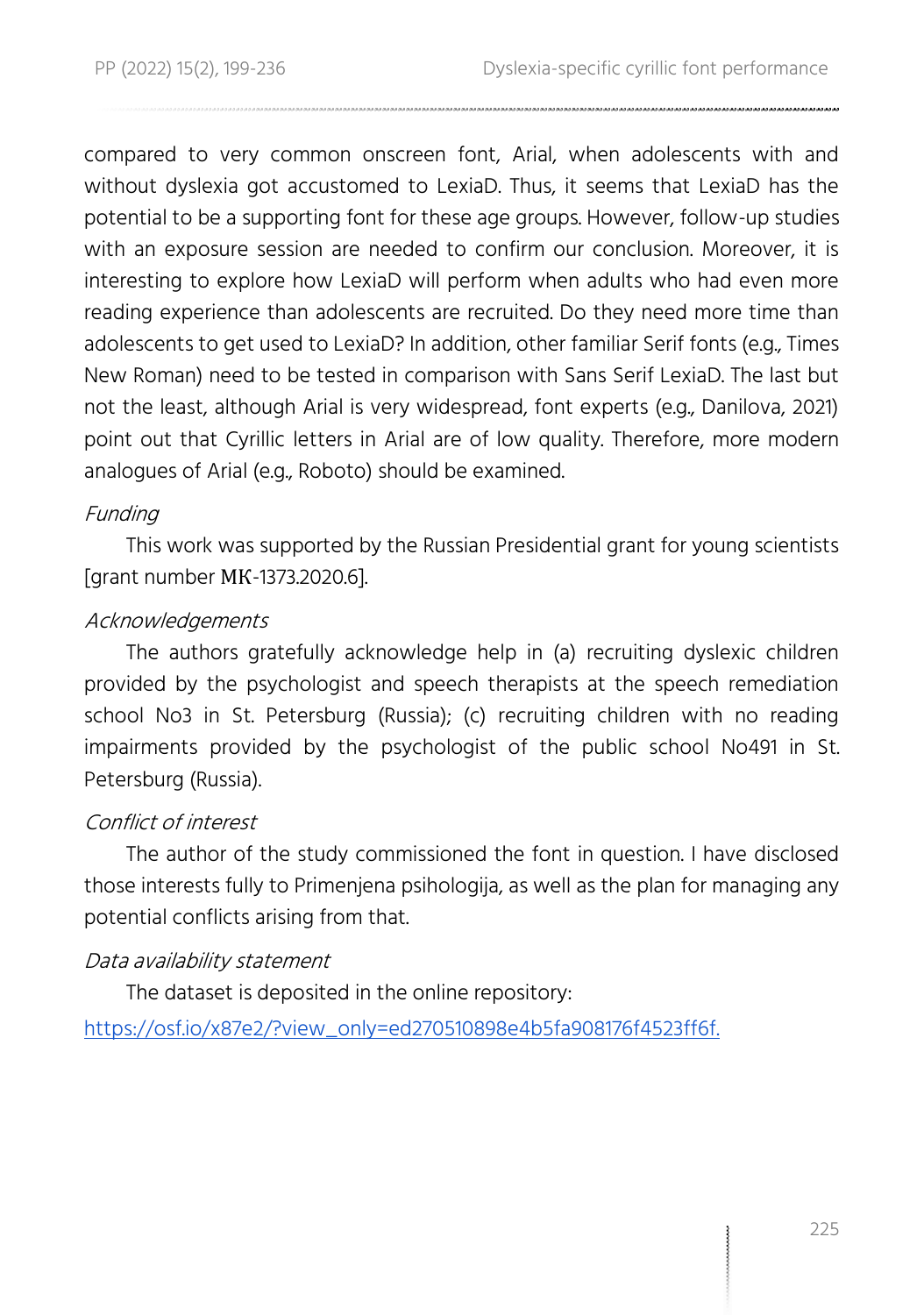#### References

Alexeeva, S., & Konina, A. (2016). Crowded and uncrowded perception of Cyrillic letters in parafoveal vision: Confusion matrices based on error rates. Perception, 45(2), 224– 225. Association, B. D. (2021a, September 9). What is dyslexia? British Dyslexia Association. Retrieved on October, 2021, from

<https://www.bdadyslexia.org.uk/dyslexia/about-dyslexia/what-is-dyslexia>

- Alexeeva, S., Dobrego, A., & Zubov, V. (2020). Towards the First Dyslexic Font in Russian. Proceedings of the LREC 2020 Workshop on Linguistic and Neurocognitive Resources (LiNCr2020), 9–14.
- Alexeeva, S., Slioussar, N., & Chernova, D. (2018). StimulStat: A lexical database for Russian. Behavior Research Methods, 50(6), 2305-2315[. https://doi.org/10.3758/s13428-017-](https://doi.org/10.3758/s13428-017-0994-3) [0994-3](https://doi.org/10.3758/s13428-017-0994-3)
- Association, B. D. (2021b, September 9). *Dyslexia friendly style quide*. British Dyslexia Association. Retrieved on October, 2021, from [https://www.bdadyslexia.org.uk/advice/employers/creating-a-dyslexia-friendly](https://www.bdadyslexia.org.uk/advice/employers/creating-a-dyslexia-friendly-workplace/dyslexia-friendly-style-guide)[workplace/dyslexia-friendly-style-guide](https://www.bdadyslexia.org.uk/advice/employers/creating-a-dyslexia-friendly-workplace/dyslexia-friendly-style-guide)
- Association, I. D. (2021, September 9). *Dyslexia Basics*. International Dyslexia Association. Retrieved on October, 2021, from<https://dyslexiaida.org/dyslexia-basics/>
- Bachmann, C., & Mengheri, L. (2018). Dyslexia and fonts: Is a specific font useful? Brain Sciences, 8(5), 89–101.<https://doi.org/10.3390/brainsci8050089>
- Bai, X., Yan, G., Liversedge, S. P., Zang, C., & Rayner, K. (2008). Reading spaced and unspaced Chinese text: Evidence from eye movements. Journal of Experimental Psychology: Human Perception and Performance, 34(5), 1277. [https://doi.org/10.1037/0096-](https://doi.org/10.1037/0096-1523.34.5.1277) [1523.34.5.1277](https://doi.org/10.1037/0096-1523.34.5.1277)
- Bates, D., Maechler, M., Bolker, B., Walker, S. (2015). Fitting linear mixed-effects models using Ime4. Journal of Statistical Software, 67(1), 1-48. <https://doi.org/10.18637/jss.v067.i01>
- Beier, S. (2009). Typeface legibility: Towards defining familiarity. Royal College of Art (United Kingdom).
- Beier, S., & Larson, K. (2013). How does typeface familiarity affect reading performance and reader preference? Information Design Journal, 20(1), 16–31. <https://doi.org/10.1075/idj.20.1.02bei>
- Bernard, M. L., Chaparro, B. S., Mills, M. M., & Halcomb, C. G. (2002). Examining children's reading performance and preference for different computer-displayed text. Behaviour & Information Technology, 21(2), 87–96.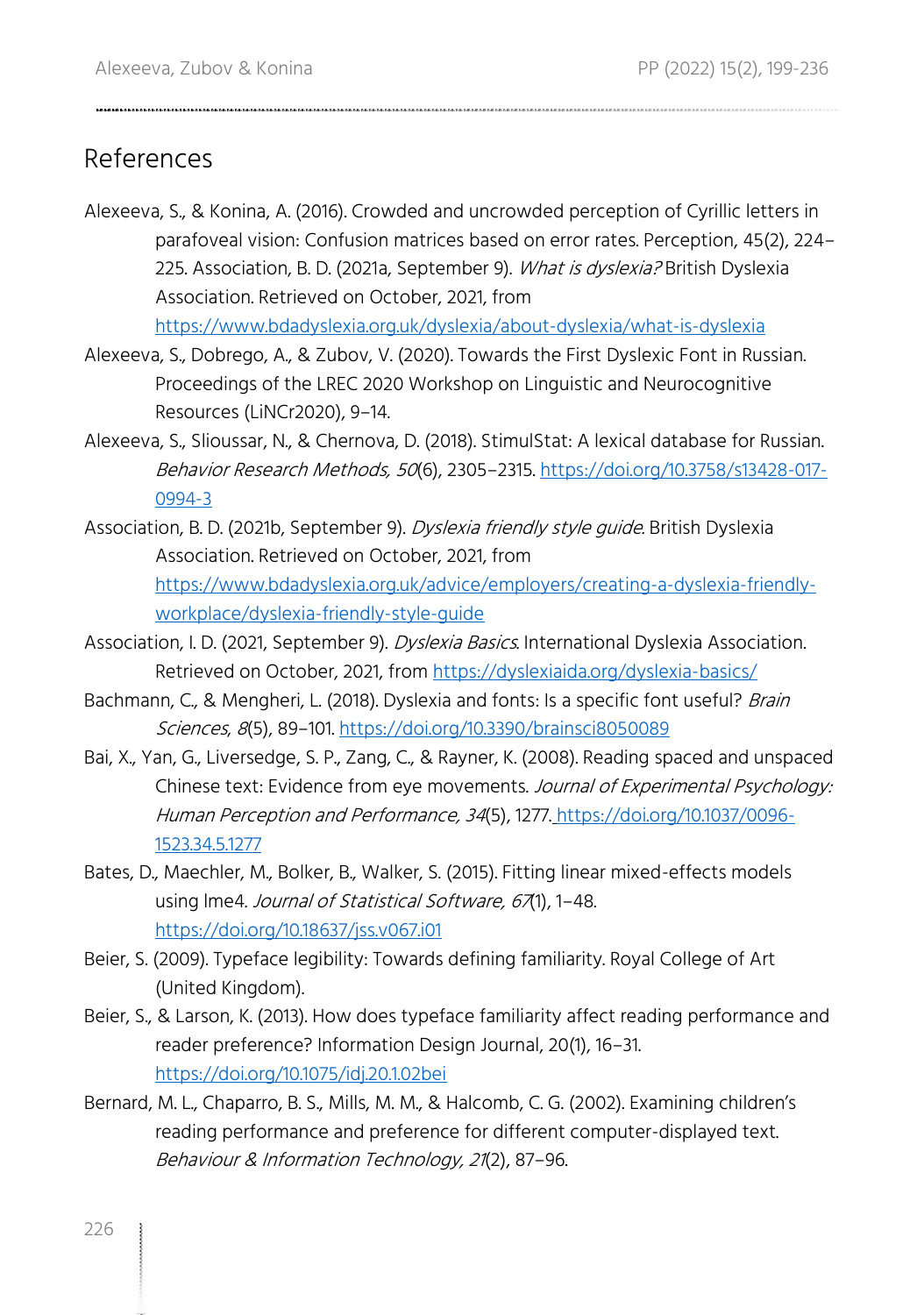<https://doi.org/10.1080/01449290210146737>

- Beymer, D., Russell, D., & Orton, P. (2008). An eye tracking study of how font size and type influence online reading. 15–18.
- Brunswick, N. (2012). Dyslexia: a beginner's guide. Simon and Schuster: Oneworld Publications.
- Danilova, A. (2021, December, 1). What do you think of the Arial and Verdana fonts for the informational site? Gorbunov Bureau. [Chto vy dumayete pro shrifty Arial I Verdana dlya informatsionnogo sayta? Byuro Gorbunova]. . Retrieved on October, 2021, from<https://bureau.ru/soviet/20191221/>
- Duranovic, M., Senka, S., & Babic-Gavric, B. (2018). Influence of increased letter spacing and font type on the reading ability of dyslexic children. Annals of Dyslexia, 68(3), 218-228[. https://doi.org/10.1007/s11881-018-0164-z](https://doi.org/10.1007/s11881-018-0164-z)
- Evett, L., & Brown, D. (2005). Text formats and web design for visually impaired and dyslexic readers-Clear Text for All. Interacting with Computers, 17(4), 453-472.
- Grainger, J., & Ziegler, J. C. (2011). A dual-route approach to orthographic processing. Frontiers in Psychology, 2(54), 54[. https://doi.org/10.3389/fpsyg.2011.00054](https://doi.org/10.3389/fpsyg.2011.00054)
- Grainger, J., L ́et ́e, B., Bertand, D., Dufau, S., & Ziegler, J. C. (2012). Evidence for multiple routes in learning to read. Cognition, 123(2), 280-292. https://doi.org/10.1016/j. [cognition.2012.01.003](https://doi.org/10.1016/j.%20cognition.2012.01.003)
- Hinshelwood, J. (1917). Congenital word-blindness. HK Lewis & Company, Limited.
- Hohenstein, S., & Kliegl, R. (2014). Semantic preview benefit during reading. Journal of Experimental Psychology: Learning, Memory, and Cognition, 40(1), 166–190. <https://doi.org/10.1037/a0033670>
- Hyönä, J., & Olson, R. K. (1995). Eye fixation patterns among dyslexic and normal readers: Effects of word length and word frequency. Journal of Experimental Psychology: Learning, Memory, and Cognition, 21(6), 1430. [https://doi.org/10.1037/0278-](https://doi.org/10.1037/0278-7393.21.6.1430) [7393.21.6.1430](https://doi.org/10.1037/0278-7393.21.6.1430)
- Karovska Ristovska, A., & Filipovska, M. (2018). Fonts for improvement of the reading abilities in persons with dyslexia. Annual of the Faculty of Philosophy. <https://doi.org/10.37510/godzbo1871447kr>
- Kuster, S. M., van Weerdenburg, M., Gompel, M., & Bosman, A. M. (2018). Dyslexie font does not benefit reading in children with or without dyslexia. Annals of Dyslexia, 68(1), 25–42.<https://doi.org/10.1007/s11881-017-0154-6>
- Kuznetsova, A., Brockhoff, P. B., & Christensen, R. H. (2017). lmerTest package: tests in linear mixed effects models. Journal of statistical software, 82, 1-26. <https://doi.org/10.18637/jss.v082.i13>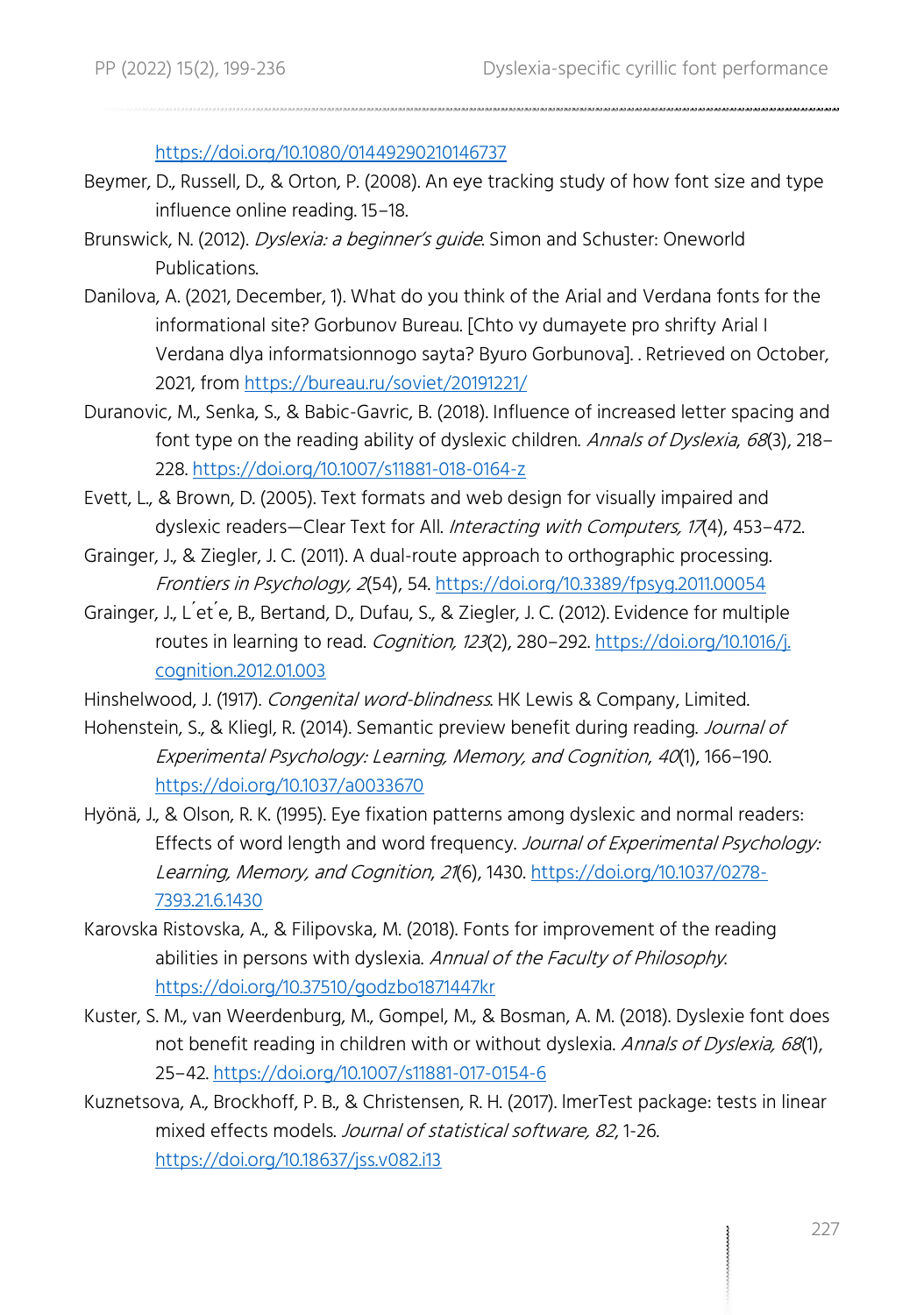- Laurinavichyute, A. K., Sekerina, I. A., Alexeeva, S., Bagdasaryan, K., & Kliegl, R. (2019). Russian Sentence Corpus: Benchmark measures of eye movements in reading in Russian. Behavior Research Methods, 51(3), 1161–1178[. https://doi.org/10.3758/s13428-018-](https://doi.org/10.3758/s13428-018-1051-6) [1051-6](https://doi.org/10.3758/s13428-018-1051-6)
- Law, J., Charlton, J., Dockrell, J., Gascoigne, M., McKean, C., & Theakston, A. (2017). Early Language Development: Needs, provision, and intervention for preschool children from socio-economically disadvantage backgrounds. London: Education Endowment Foundation.
- Leeuw, R. de. (2010). Special font for dyslexia? [Info:eu-repo/semantics/masterThesis]. Retrieved on October, 2021, from<http://essay.utwente.nl/60474/>
- Lockley, S. (2002). *Dyslexia and higher education: Accessibility issues*. The Higher Education Academy.
- Lyashevskaya, O. (2013). Chastotnyj leksiko-grammaticheskij slovar': prospect proekta [Lexico-grammatical frequency dictionary: A preliminary design]. In V. P. Selegey (Ed.), Computational Linguistics and Intellectual Technologies. Vol. 12. 2013. pp. 478–489.
- Lyashevskaya, O. N., & Sharov, S. A. (2009). Chastotnyj slovar' sovremennogo russkogo jazyka [Frequency dictionary of the modern Russian language based on the Russian National Corpus]. Retrieved on October, 2021, from <http://dict.ruslang.ru/freq.php>
- Marinus, E., Mostard, M., Segers, E., Schubert, T. M., Madelaine, A., & Wheldall, K. (2016). A Special Font for People with Dyslexia: Does it Work and, if so, why? Dyslexia, <sup>22</sup>(3), 233–244[. https://doi.org/10.1002/dys.1527](https://doi.org/10.1002/dys.1527)
- Morton, J. (1980). The logogen model and orthographic structure. In U. Frith (Ed.), *Cognitive* Processes in Spelling (pp. 117-133). Academic Press.
- O'Brien, B. A., Mansfield, J. S., & Legge, G. E. (2005). The effect of print size on reading speed in dyslexia. Journal of Research in Reading, <sup>28</sup>(3), 332–349. <https://doi.org/10.1111/j.1467-9817.2005.00273.x>
- Orton, S. T. (1925). Word-blindness in school children. Archives of Neurology & Psychiatry, <sup>14</sup>(5), 581–615.<https://doi.org/10.1001/archneurpsyc.1925.02200170002001>
- Perea, M., & Gomez, P. (2012). Subtle Increases in Interletter Spacing Facilitate the Encoding of Words during Normal Reading. PLOS ONE, 7(10), e47568. <https://doi.org/10.1371/journal.pone.0047568>
- Perea, M., Panadero, V., Moret-Tatay, C., & Gómez, P. (2012). The effects of inter-letter spacing in visual-word recognition: Evidence with young normal readers and developmental dyslexics. Learning and Instruction, 22(6), 420-430.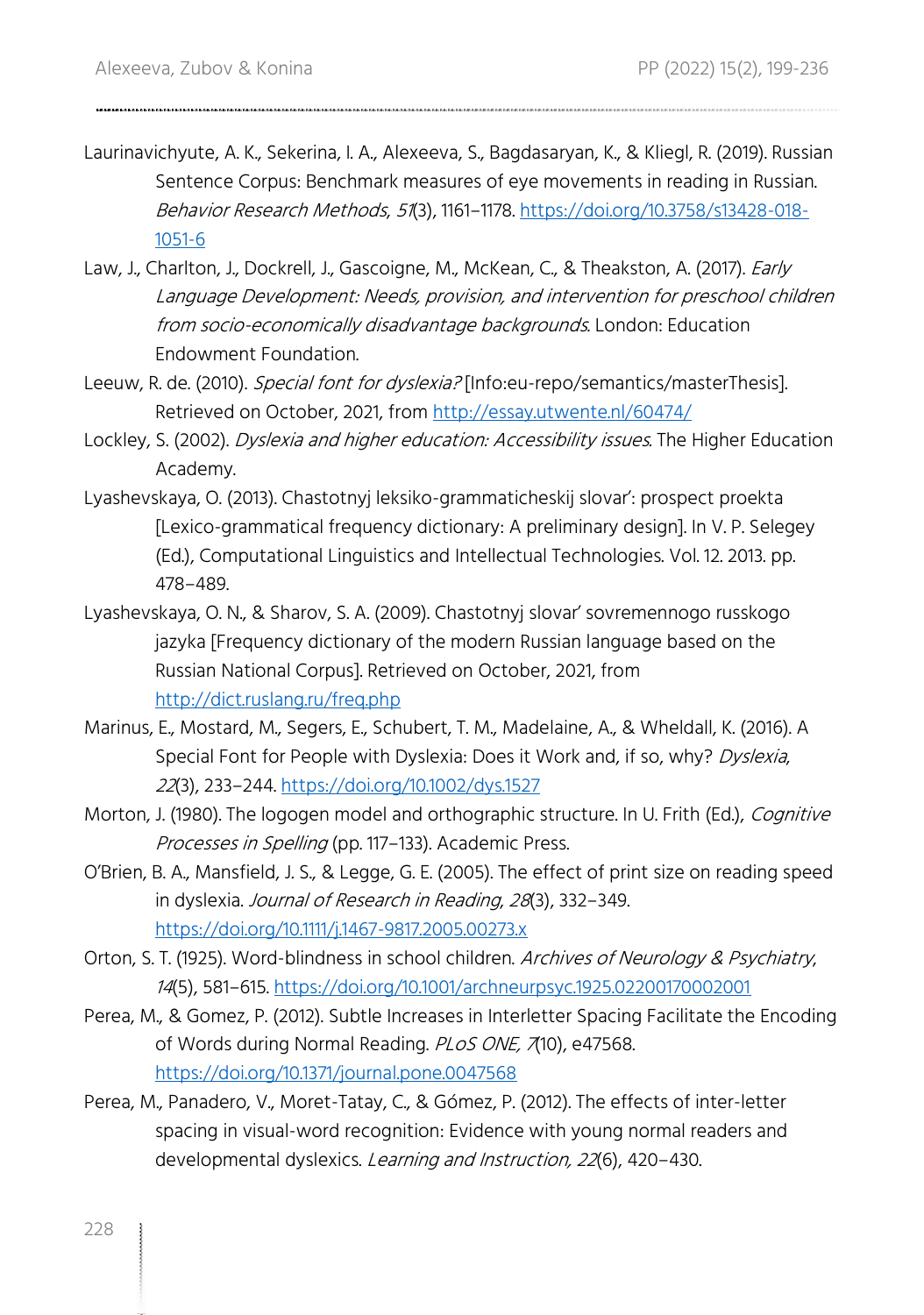<https://doi.org/10.1016/j.learninstruc.2012.04.001>

- R Core Team. (2021). R: A language and environment for statistical computing.
- Ramus, F., Rosen, S., Dakin, S. C., Day, B. L., Castellote, J. M., White, S., & Frith, U. (2003). Theories of developmental dyslexia: Insights from a multiple case study of dyslexic adults. Brain, 126(4), 841–865.<https://doi.org/10.1093/brain/awg076>
- Rayner, K. (1998). Eye Movements in Reading and Information Processing: 20 Years of Research. Psychological Bulletin, 124(3), 372–422[. https://doi.org/10.1037/0033-](https://doi.org/10.1037/0033-2909.124.3.372) [2909.124.3.372](https://doi.org/10.1037/0033-2909.124.3.372)
- Rayner, K. (2009). Eye movements and attention in reading, scene perception, and visual search. The Quarterly Journal of Experimental Psychology, 62(8), 1457-1506. <https://doi.org/10.1080/17470210902816461>
- Rayner, K., Reichle, E. D., Stroud, M. J., Williams, C. C., & Pollatsek, A. (2006). The effect of word frequency, word predictability, and font difficulty on the eye movements of young and older readers. Psychology and Aging, 21(3), 448–465. <https://doi.org/10.1037/0882-7974.21.3.448>
- Rayner, K., Slattery, T. J., & Bélanger, N. N. (2010). Eye movements, the perceptual span, and reading speed. Psychonomic Bulletin & Review, 17(6), 834–839. <https://doi.org/10.3758/PBR.17.6.834>
- Rello, L., & Baeza-Yates, R. (2013). Good Fonts for Dyslexia. Proceedings of the 15th International ACM SIGACCESS Conference on Computers and Accessibility, 14, 1–8. <https://doi.org/10.1145/2513383.2513447>
- Rello, L., & Baeza-Yates, R. (2016). The effect of font type on screen readability by people with dyslexia. ACM Transactions on Accessible Computing (TACCESS), 8(4), 1-33.
- Rice, G. A., & Robinson, D. O. (1975). The role of bigram frequency in the perception of words and nonwords. Memory & Cognition, 3(5), 513-518. <https://doi.org/10.3758/BF03197523>
- Shaywitz, B. A., Shaywitz, S. E., Blachman, B. A., Pugh, K. R., Fulbright, R. K., Skudlarski, P., Mencl, W. E., Constable, R. T., Holahan, J. M., Marchione, K. E., Fletcher, J. M., Lyon, G. R., & Gore, J. C. (2004). Development of left occipitotemporal systems for skilled reading in children after a phonologically- based intervention. Biological Psychiatry, 55(9), 926–933.<https://doi.org/10.1016/j.biopsych.2003.12.019>
- Slattery, T. J. (2016). Eye Movements: From Psycholinguistics to Font Design. In M. C. Dyson & C. Y. Sue (Eds.), Digital Fonts and Reading (pp. 54–78). Bournemouth University, Fern Barrow, Poole, Dorset, BH12 5BB, UK.

<http://eprints.bournemouth.ac.uk/24248/>

Snowling, M. J. (2012). Changing concepts of dyslexia: Nature, treatment and comorbidity.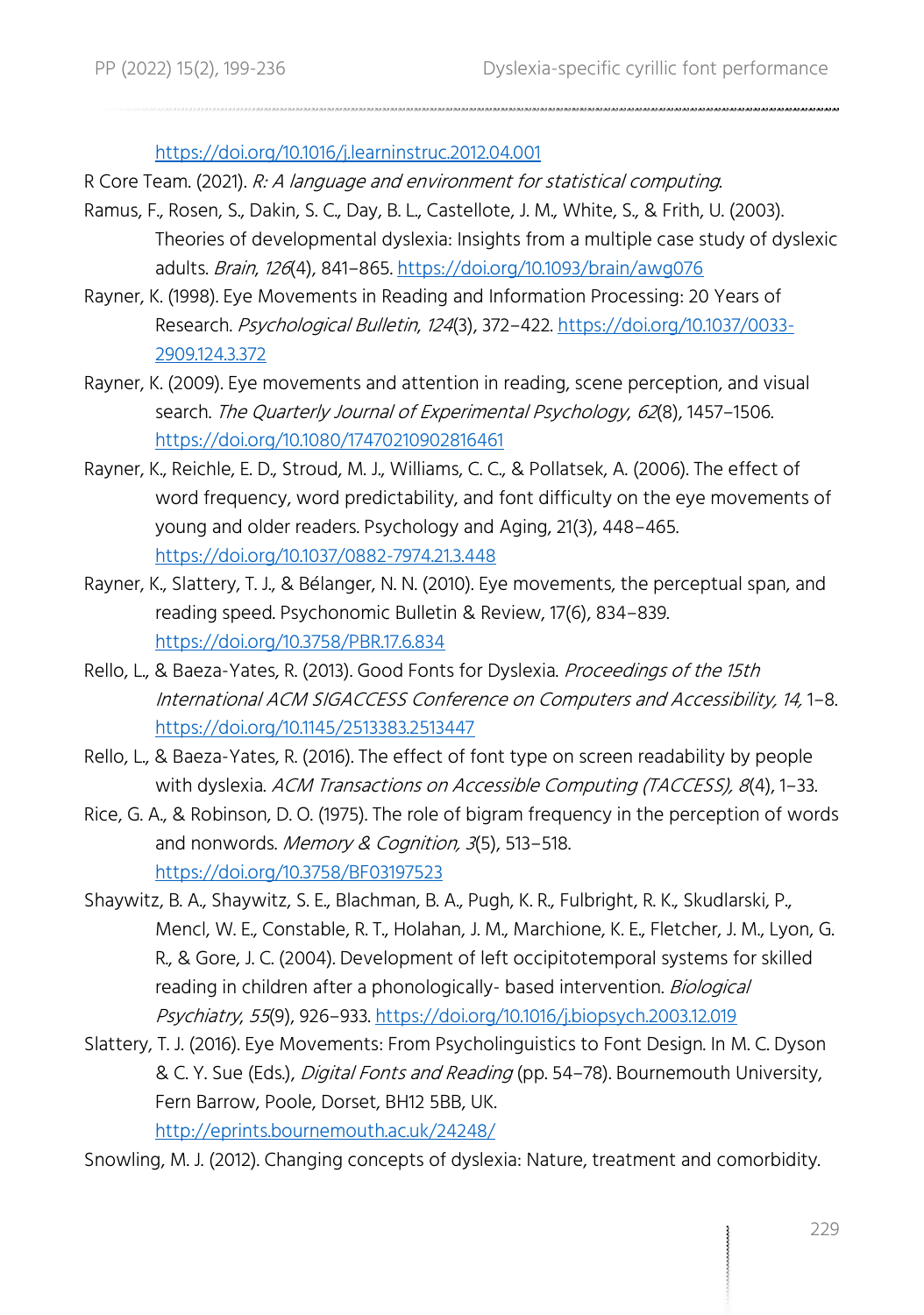Journal of Child Psychology and Psychiatry, 53(9), e1–e3. <https://doi.org/10.1111/j.1469-7610.2009.02197.x>

- software manual]. Vienna, Austria. Retrieved on October, 2021, from [https://www.R](https://www.r-project.org/)[project.org/](https://www.r-project.org/)
- Stein, J. (2018). What is developmental dyslexia? Brain Sciences, 8(2), 26. <https://doi.org/10.3390/brainsci8020026>
- Stein, J., & Walsh, V. (1997). To see but not to read; the magnocellular theory of dyslexia. Trends in Neurosciences, 20(4), 147–152. [https://doi.org/10.1016/S0166-](https://doi.org/10.1016/S0166-2236(96)01005-3) [2236\(96\)01005-3](https://doi.org/10.1016/S0166-2236(96)01005-3)
- Van den Boer, M., Van Bergen, E., & de Jong, P. F. (2014). Underlying skills of oral and silent reading. Journal of experimental child psychology, 128, 138–151. <https://doi.org/10.1016/j.jecp.2014.07.008>
- Wang, T. T. L. (2013). Fonts and Fluency: The Effects of Typeface Familiarity, Appropriateness, and Personality on Reader Judgments. University of Canterbury.
- Washburn, E. K., Binks-Cantrell, E. S., & Joshi, R. M. (2014). What do preservice teachers from the USA and the UK know about dyslexia? Dyslexia, 20(1), 1-18. <https://doi.org/10.1002/dys.1459>
- Wery, J. J., & Diliberto, J. A. (2017). The effect of a specialized dyslexia font, OpenDyslexic, on reading rate and accuracy. Annals of Dyslexia, 67(2), 114-127. <https://doi.org/10.1007/s11881-016-0127-1>
- Yan, M., Zhou, W., Shu, H., Yusupu, R., Miao, D., Krügel, A., & Kliegl, R. (2014). Eye movements guided by morphological structure: Evidence from the Uighur language. Cognition, 132(2), 181–215[. https://doi.org/10.1016/j.cognition.2014.03.008](https://doi.org/10.1016/j.cognition.2014.03.008)
- Zikl, P., Bartošová, I. K., Víšková, K. J., Havlíčková, K., Kučírková, A., Navrátilová, J., & Zetková, B. (2015). The possibilities of ICT use for compensation of difficulties with reading in pupils with dyslexia. Procedia-Social and Behavioral Sciences, 176, 915–922. <https://doi.org/10.1016/j.sbspro.2015.01.558>
- Zorzi, M., Barbiero, C., Facoetti, A., Lonciari, I., Carrozzi, M., Montico, M., Bravar, L., George, F., Pech-Georgel, C., & Ziegler, J. C. (2012). Extra-large letter spacing improves reading in dyslexia. Proceedings of the National Academy of Sciences, 109(28), 11455–11459. <https://doi.org/10.1073/pnas.1205566109>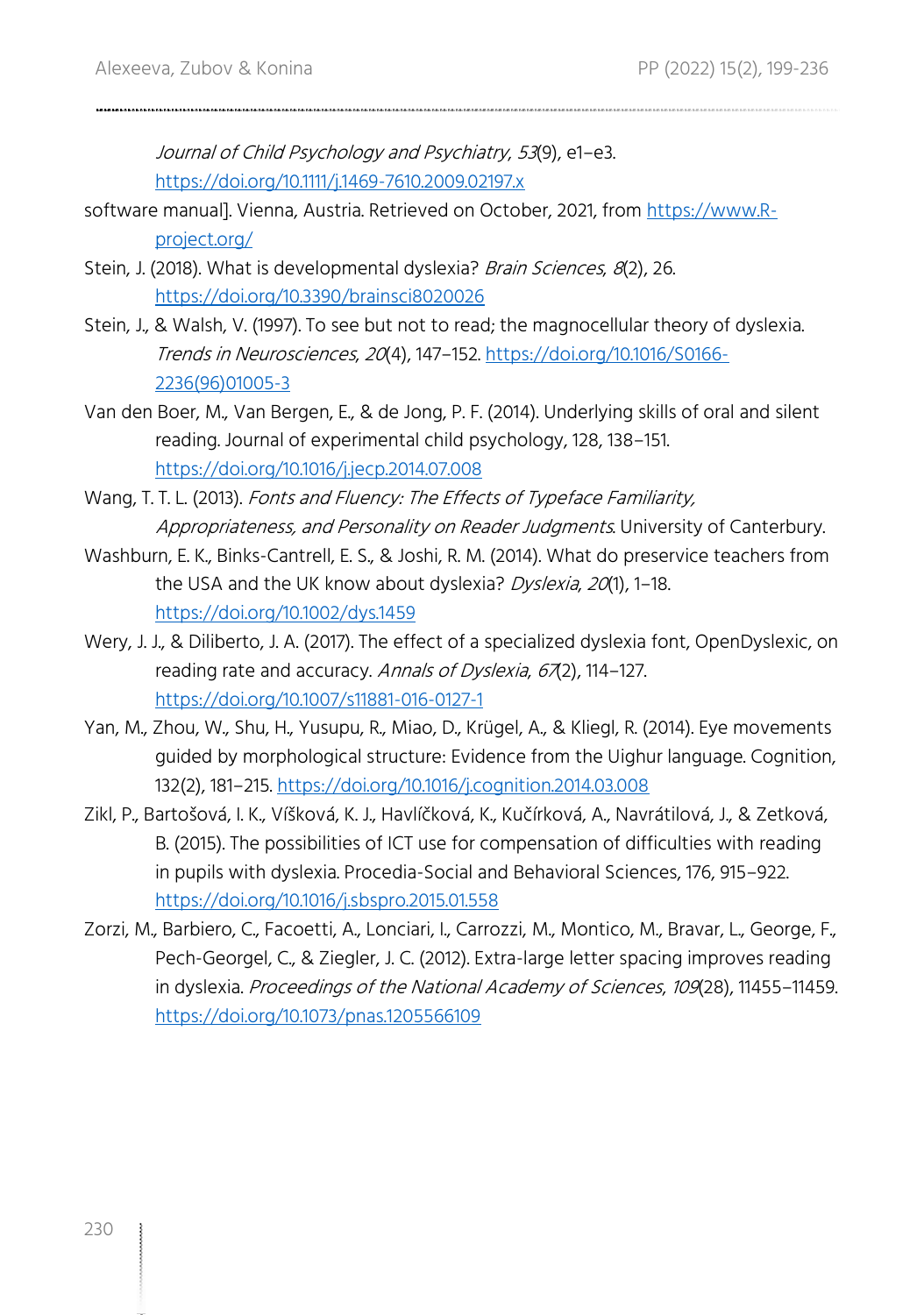## Appendix A

#### Mixed-effect modelling results for local eye movement measures.

|                             | <b>First Fixation Duration</b>                        |           |                                                                                                                                                   |                                     |              | <b>Gaze Duration</b>                                                                                                                          |                                                          | <b>Total Viewing Time</b>                                                                                                                                                                                          |                 |           |          |                   |  |
|-----------------------------|-------------------------------------------------------|-----------|---------------------------------------------------------------------------------------------------------------------------------------------------|-------------------------------------|--------------|-----------------------------------------------------------------------------------------------------------------------------------------------|----------------------------------------------------------|--------------------------------------------------------------------------------------------------------------------------------------------------------------------------------------------------------------------|-----------------|-----------|----------|-------------------|--|
| Optimal model               | + font:f + font:sect +<br>$+$ font $ $ subj $) + (1 $ |           | $FFD \sim$ font + group + f + l + p<br>$+$ sect $+$ tr_id $+$ sent_l $+$ w_id<br>group: $tr_id + group: w_id + (1$<br>sentence_id) + $(1   word)$ | $fort:w_id + group: f + group: l +$ | + (1   word) | $GZD \sim$ font + group + f<br>$+$   + p + sect+ tr_id +<br>$w_id + font:f + font:I +$<br>font:sect + $qroup: f +$<br>group:l + group:tr_id + | group: $w_id + (1 + font)$<br>$subj$ + (1   sentence_id) | $TVT \sim$ font + group + f + l + p + sect +<br>$tr_id + w_id + font:f + font:sect +$<br>group:f + group:l + group:sect +<br>group: $tr_id + group:w_id + (1 + font)$<br>$subi$ ) + (1   sentence_id) + (1   word) |                 |           |          |                   |  |
|                             | Model estimates                                       |           |                                                                                                                                                   |                                     |              | Model estimates                                                                                                                               |                                                          |                                                                                                                                                                                                                    | Model estimates |           |          |                   |  |
| Predictors                  | b                                                     | <b>SE</b> | t                                                                                                                                                 | $\mathcal{D}$                       | b            | SE                                                                                                                                            | $\it t$                                                  | $\mathcal{D}$                                                                                                                                                                                                      | b               | <b>SE</b> | t        | $\overline{\rho}$ |  |
| Intercept (Int)             | 5.470                                                 | .015      | 366.31                                                                                                                                            | 5001                                | 5.742        | .026                                                                                                                                          | 223.76                                                   | 5001                                                                                                                                                                                                               | 6.015           | .033      | 182.72   | 5001              |  |
| Font                        | .009                                                  | .007      | 1.35                                                                                                                                              | 0.179                               | $-0.032$     | .011                                                                                                                                          | $-2.97$                                                  | .003                                                                                                                                                                                                               | $-0.029$        | .012      | $-2.38$  | .020              |  |
| Group                       | $-129$                                                | .027      | $-4.73$                                                                                                                                           | 5001                                | $-314$       | .046                                                                                                                                          | $-6.81$                                                  | 5001                                                                                                                                                                                                               | $-325$          | .059      | $-5.55$  | $001$             |  |
| Frequency (f)               | $-0.013$                                              | .001      | $-10.91$                                                                                                                                          | <.001                               | $-0.029$     | .002                                                                                                                                          | $-14.55$                                                 | 5001                                                                                                                                                                                                               | $-0.039$        | .003      | $-15.19$ | 5001              |  |
| Length (I)                  | $-0.007$                                              | .003      | $-1.93$                                                                                                                                           | .053                                | .163         | .006                                                                                                                                          | 27.27                                                    | 5001                                                                                                                                                                                                               | .183            | .008      | 23.78    | 5001              |  |
| Predictability (p)          | $-0.016$                                              | .003      | $-6.07$                                                                                                                                           | 5001                                | $-0.036$     | .004                                                                                                                                          | $-8.75$                                                  | 5001                                                                                                                                                                                                               | $-0.054$        | .005      | $-11.06$ | 5001              |  |
| Section (sect)              | .016                                                  | .006      | 2.63                                                                                                                                              | .008                                | .011         | .008                                                                                                                                          | 1.35                                                     | .176                                                                                                                                                                                                               | .032            | .009      | 3.75     | <.001             |  |
| Trial index (tr_id)         | $-0.013$                                              | .006      | $-2.21$                                                                                                                                           | .027                                | $-0.022$     | .008                                                                                                                                          | $-2.79$                                                  | .005                                                                                                                                                                                                               | $-067$          | .009      | $-7.85$  | 5001              |  |
| Sentence length<br>(sent_l) | $-0.007$                                              | .003      | $-2.60$                                                                                                                                           | .010                                |              |                                                                                                                                               |                                                          |                                                                                                                                                                                                                    |                 |           |          |                   |  |
| word index<br>$(w_id)$      | .033                                                  | .003      | 10.90                                                                                                                                             | $001$                               | .010         | .005                                                                                                                                          | 2.15                                                     | .032                                                                                                                                                                                                               | $-0.014$        | .005      | $-2.62$  | .009              |  |
| font:f                      | .003                                                  | .001      | 3.35                                                                                                                                              | .001                                | .005         | .002                                                                                                                                          | 2.52                                                     | .012                                                                                                                                                                                                               | .006            | .001      | 4.64     | 5001              |  |
| font:l                      |                                                       |           |                                                                                                                                                   |                                     | $-0.019$     | .006                                                                                                                                          | $-3.29$                                                  | .001                                                                                                                                                                                                               |                 |           |          |                   |  |
| font:sect                   | .010                                                  | .004      | 2.60                                                                                                                                              | .009                                | .020         | .005                                                                                                                                          | 3.84                                                     | 5001                                                                                                                                                                                                               | .017            | .005      | 3.20     | .001              |  |
| font:w_id                   | .010                                                  | .004      | 2.53                                                                                                                                              | .011                                |              |                                                                                                                                               |                                                          |                                                                                                                                                                                                                    |                 |           |          |                   |  |
| group:f                     | .006                                                  | .001      | 4.04                                                                                                                                              | 5001                                | .017         | .002                                                                                                                                          | 9.19                                                     | 5001                                                                                                                                                                                                               | .017            | .002      | 8.95     | <.001             |  |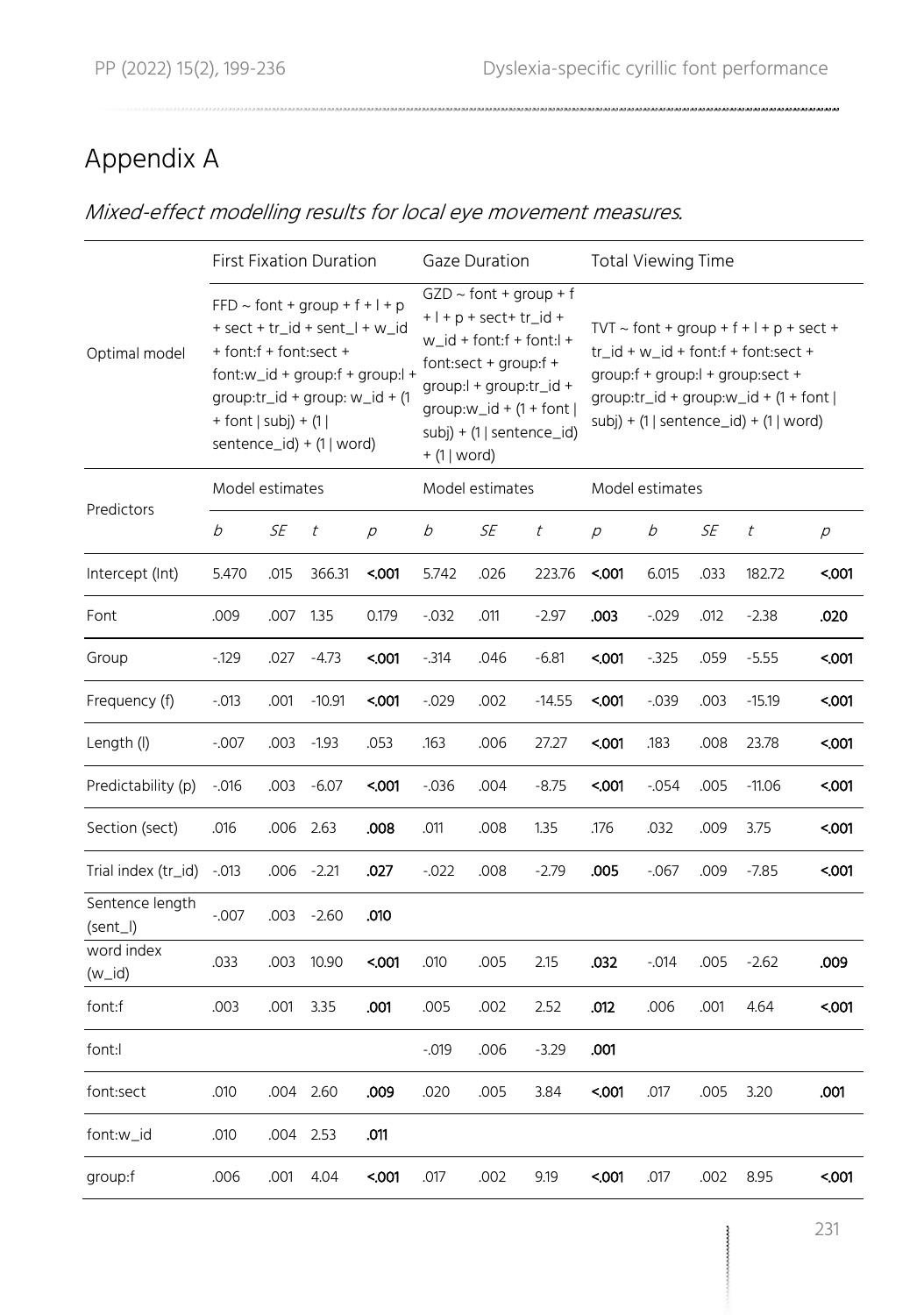| group:                  | .013     | .004      | 2.85    | .004 | $-065$   | .006 | $-11.20$ | 5001 | $-052$   | .006 | $-8.40$ | 5001 |
|-------------------------|----------|-----------|---------|------|----------|------|----------|------|----------|------|---------|------|
| group:sect              |          |           |         |      |          |      |          |      | .052     | .017 | 3.01    | .003 |
| group: tr_id            | $-0.015$ | .004      | $-4.17$ | 5001 | $-0.015$ | .005 | $-3.18$  | .002 | $-0.043$ | .017 | $-2.53$ | .012 |
| group: w_id             | .009     | .004      | 2.29    | .022 | .041     | .005 | 7.58     | 5001 | .046     | .006 | 8.25    | 5001 |
| Random effects          |          |           |         |      |          |      |          |      |          |      |         |      |
|                         | Var      | <b>SD</b> | Cor     |      | Var      | SD   | Cor      |      | Var      | SD   | Cor     |      |
| Word (int)              | .003     | .05       |         |      | .010     | .10  |          |      | .019     | .14  |         |      |
| Sentence (int)          | < 001    | .02       |         |      | .002     | .04  |          |      | .007     | .08  |         |      |
| Subject (int)           | .011     | .10       |         |      | .032     | .18  |          |      | .052     | .23  |         |      |
| Subject<br>(slope:font) | .002     | .04       | $-0.04$ |      | .003     | .05  | .09      |      | .006     | .08  | $-0.06$ |      |
| <b>Residuals</b>        | .112     | .33       |         |      | .193     | .44  |          |      | .237     | .49  |         |      |

Note. Significant effects are in bold.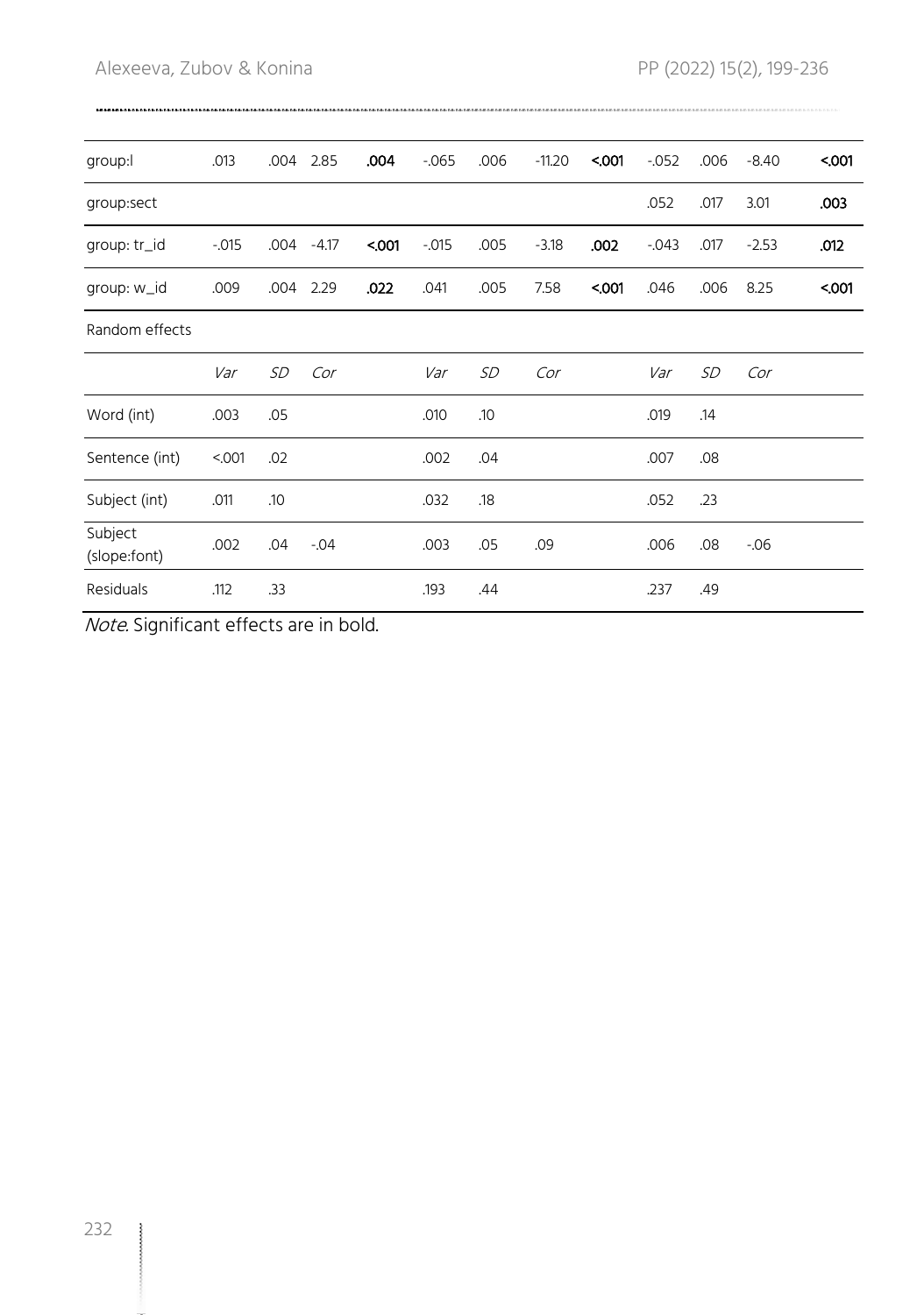## Appendix B

#### Mixed-effect modelling results for global eye movement measures.

|                                  | Time                                                                                                                                                         |           |                                    |               | Fixation                                                                                                                                                              |           |              | Total Sentence Reading Total Sentence Number of | Mean Fixation Duration Reading rate (wpm)                                                    |     |                               |               |                                                                                                 |           |                                                 |      |
|----------------------------------|--------------------------------------------------------------------------------------------------------------------------------------------------------------|-----------|------------------------------------|---------------|-----------------------------------------------------------------------------------------------------------------------------------------------------------------------|-----------|--------------|-------------------------------------------------|----------------------------------------------------------------------------------------------|-----|-------------------------------|---------------|-------------------------------------------------------------------------------------------------|-----------|-------------------------------------------------|------|
| Optimal<br>model                 | TSRT $\sim$ font + group +<br>sect + tr_id + sent_l +<br>font:sect + group:sect<br>+ group: $\text{tr}_id + (1 +$<br>font $ $ subj $) + (1 $<br>sentence_id) |           |                                    |               | TSNF $\sim$ font + group + sect MFD $\sim$ font + group +<br>+ tr_id + sent_l + font:sect sect + tr_id +<br>+ group:sec + $(1 +$ font  <br>$subj$ + (1   sentence_id) |           |              |                                                 | group:tr_id + (1 + font   + group:sec + (1 + font<br>$subj$ + (1   sentence_id)   subj) + (1 |     |                               |               | $WPM \sim$ font + group +<br>sect + tr_id + sent_l +<br>font:sect + group:tr_id<br>sentence_id) |           |                                                 |      |
| <b>Fixed effects</b>             |                                                                                                                                                              |           |                                    |               |                                                                                                                                                                       |           |              |                                                 |                                                                                              |     |                               |               |                                                                                                 |           |                                                 |      |
|                                  | Model estimates                                                                                                                                              |           |                                    |               | Model estimates                                                                                                                                                       |           |              |                                                 | Model estimates                                                                              |     |                               |               | Model estimates                                                                                 |           |                                                 |      |
| Predictors                       | b                                                                                                                                                            | <b>SE</b> | t                                  | $\mathcal{D}$ | b                                                                                                                                                                     | <b>SE</b> | $\it t$      | $\mathcal{D}$                                   | b                                                                                            | SE  | t                             | $\mathcal{D}$ | b                                                                                               | SE        | t                                               | p    |
| Intercept<br>(int)               |                                                                                                                                                              |           | 8.189 .040 206.27 <.001 2.730 .036 |               |                                                                                                                                                                       |           |              | 76.41 <.001                                     |                                                                                              |     |                               |               |                                                                                                 |           | 5.459 .013 417.91 < 001 5.075 .040 127.87 < 001 |      |
| Font                             | $-0.034$ $0.013$ $-2.71$                                                                                                                                     |           |                                    | .009          | 011. 065-                                                                                                                                                             |           | $-6.13$      | 5001                                            | .031                                                                                         |     | .005 6.40                     | 5001.034      |                                                                                                 | .013 2.72 |                                                 | .009 |
| Group                            |                                                                                                                                                              |           | $-0.340$ $0.075$ $-4.52$           |               | $5001 - 229.068$                                                                                                                                                      |           | $-3.37$ .001 |                                                 | $-107$                                                                                       |     | 075 4.52. 080. 080. 075 4.52. |               |                                                                                                 |           |                                                 | 5001 |
| Section<br>(sect)                | .049 .012 4.19                                                                                                                                               |           |                                    |               | 011. 020. 000.>                                                                                                                                                       |           | 1.82         | .069                                            | .027                                                                                         |     | .005 5.69                     |               | $\leq 001 - 049$ .012 $-4.19$                                                                   |           |                                                 | 5001 |
| Trial index<br>$(tr_id)$         |                                                                                                                                                              |           | $-0.092$ $.011$ $-8.01$            |               | $5001 - 061$ .011                                                                                                                                                     |           |              | $-5.55 < 0.001$                                 | $-0.029$                                                                                     |     | 001.092 6.24 c.001.092        |               |                                                                                                 | .011      | 8.01                                            | 5001 |
| Sentence<br>length<br>$(sent_l)$ | .086 .012 7.43                                                                                                                                               |           |                                    | 5001.087      |                                                                                                                                                                       | .011      | 8.16         | <.001                                           |                                                                                              |     |                               |               | .063                                                                                            |           | .012 5.49                                       | 5001 |
| font:sect                        | .018                                                                                                                                                         |           | .007 2.52                          | .012          | .017                                                                                                                                                                  | .007      | 2.48         | .013                                            |                                                                                              |     |                               |               | $-0.018$ $0.007$ $-2.51$                                                                        |           |                                                 | .012 |
| qroup:sect .060 .023 2.58        |                                                                                                                                                              |           |                                    | .010          | .025 .007                                                                                                                                                             |           | 3.83         | 5001                                            |                                                                                              |     |                               |               |                                                                                                 |           | $-0.060$ $0.023$ $-2.58$                        | .010 |
| qroup: tr_id -.051 .023 -2.22    |                                                                                                                                                              |           |                                    | .026          |                                                                                                                                                                       |           |              |                                                 | $-0.015$                                                                                     |     | .003 -5.41                    | 5001.051      |                                                                                                 | .023 2.22 |                                                 | .026 |
| Random effects                   |                                                                                                                                                              |           |                                    |               |                                                                                                                                                                       |           |              |                                                 |                                                                                              |     |                               |               |                                                                                                 |           |                                                 |      |
|                                  | Var                                                                                                                                                          |           | SD Cor                             |               | Var                                                                                                                                                                   | <i>SD</i> | Cor          |                                                 | Var                                                                                          | SD  | Cor                           |               | Var                                                                                             | SD        | Cor                                             |      |
| Sentence<br>(int)                | .020 .014                                                                                                                                                    |           |                                    |               | .017                                                                                                                                                                  | .013      |              |                                                 | $001$ . 03                                                                                   |     |                               |               | .020                                                                                            | .01       |                                                 |      |
| Subject<br>(int)                 | .088.030                                                                                                                                                     |           |                                    |               | .071                                                                                                                                                                  | .027      |              |                                                 | .010                                                                                         | .01 |                               |               | .088.03                                                                                         |           |                                                 |      |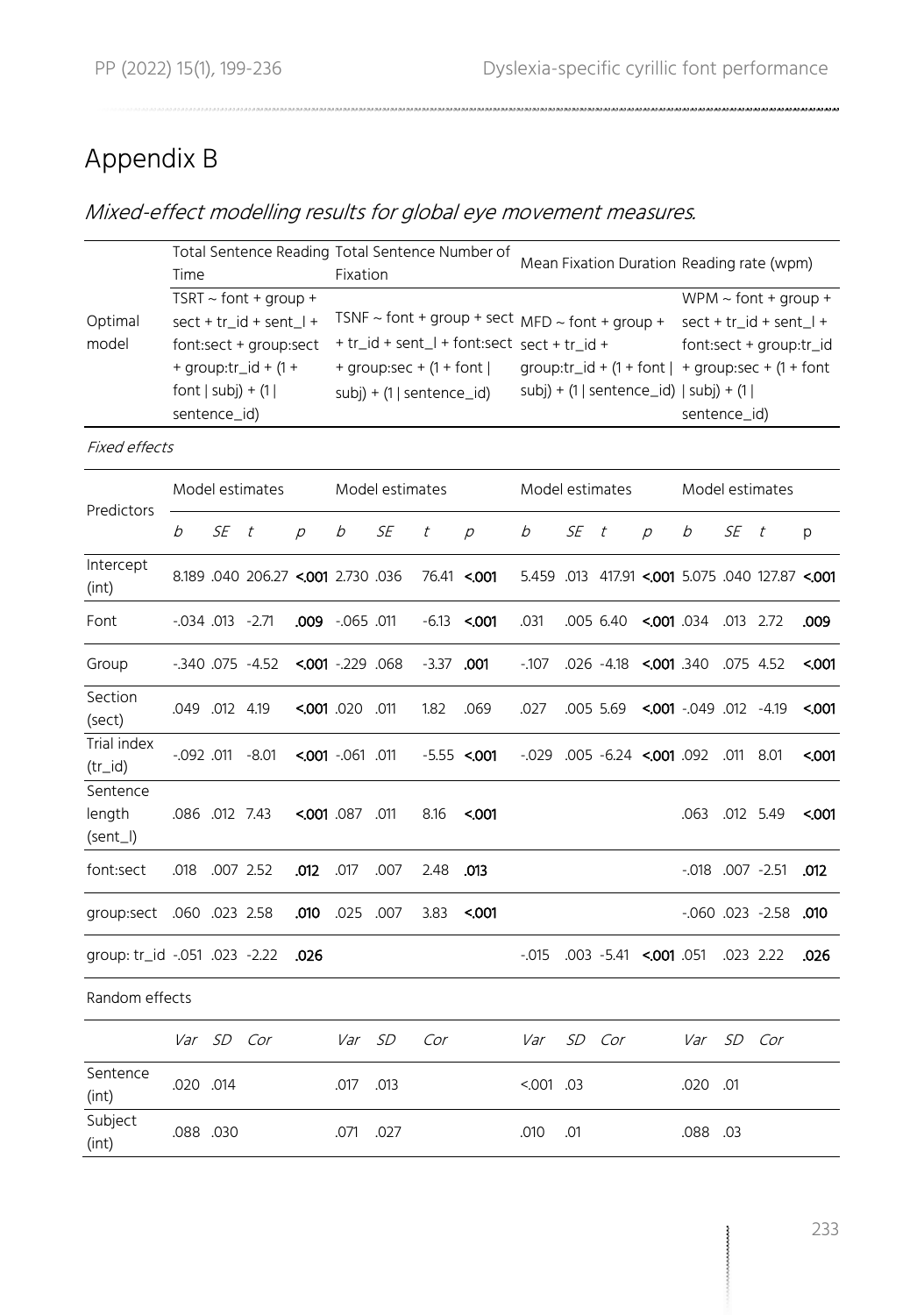| Subject<br>(slope:font) .008 .09 .013 |         |  | .005 .07 | .06 | .001 | .03 | 0.09 | .008 .09 | .013 |
|---------------------------------------|---------|--|----------|-----|------|-----|------|----------|------|
| Residuals                             | .069.26 |  | .064 .25 |     | .011 | .01 |      | .069 .03 |      |

Note. Significant effects are in bold.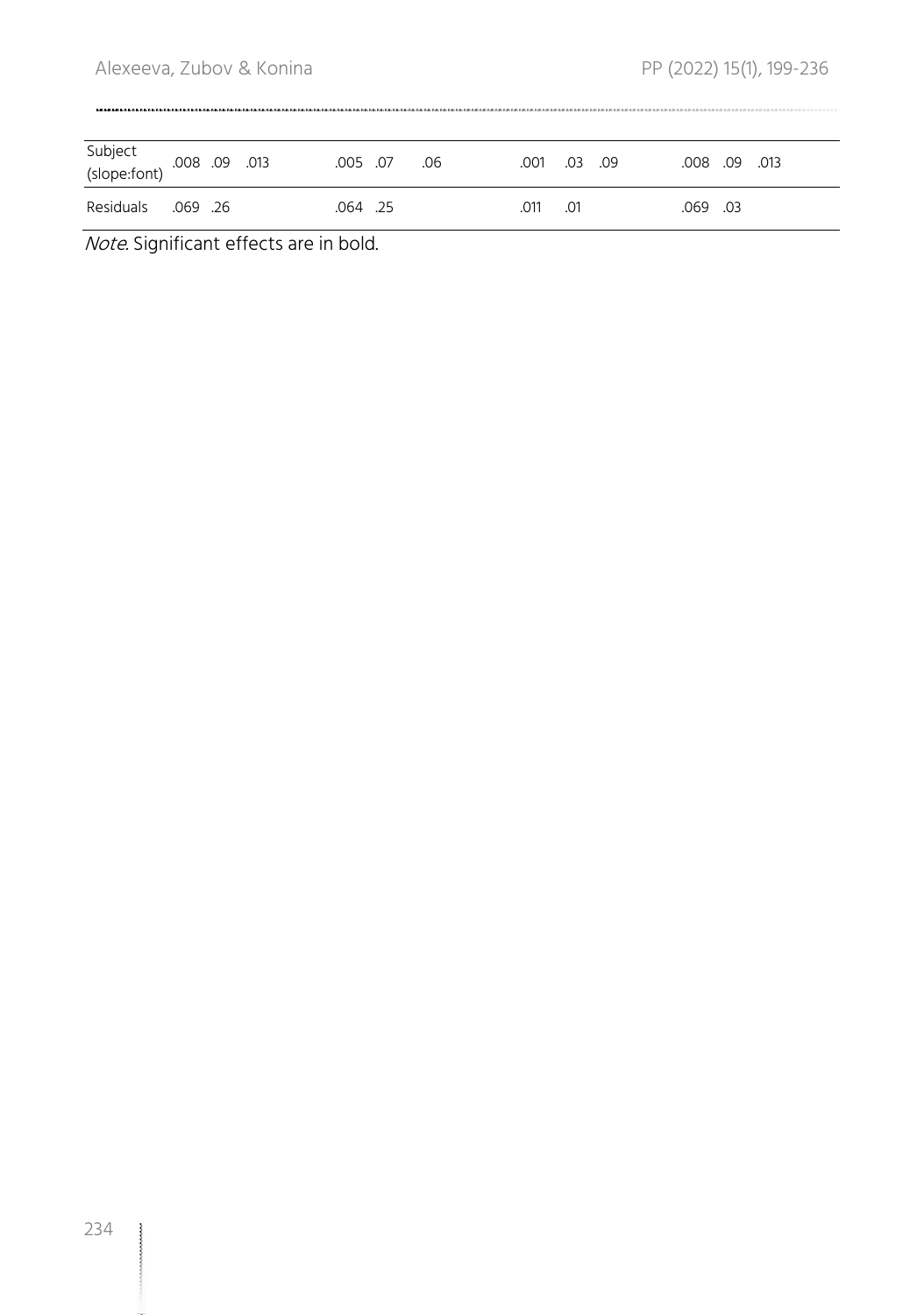## Appendix C

#### Mixed-effect modelling results for accuracy.

|                 | Accuracy        |                                                                    |       |       |  |  |  |  |  |  |  |
|-----------------|-----------------|--------------------------------------------------------------------|-------|-------|--|--|--|--|--|--|--|
|                 | Fixed effects   |                                                                    |       |       |  |  |  |  |  |  |  |
| Model           |                 | Accuracy ~ font + group + $(1 \mid subj)$ + $(1 \mid sentence_id)$ |       |       |  |  |  |  |  |  |  |
| Predictor       | Model estimates |                                                                    |       |       |  |  |  |  |  |  |  |
|                 | b               | <b>SE</b>                                                          | Z     | p     |  |  |  |  |  |  |  |
| Intercept (int) | 2.510           | .205                                                               | 12.28 | < 001 |  |  |  |  |  |  |  |
| Font            | .180            | .118                                                               | 1.53  | .126  |  |  |  |  |  |  |  |
| Group           | .436            | .216                                                               | 2.02  | .043  |  |  |  |  |  |  |  |
| Random effects  |                 |                                                                    |       |       |  |  |  |  |  |  |  |
|                 | Var             | <b>SD</b>                                                          |       |       |  |  |  |  |  |  |  |
| Sentence (int)  | .477            | .69                                                                |       |       |  |  |  |  |  |  |  |
| Subject (int)   | 1.380           | 1.76                                                               |       |       |  |  |  |  |  |  |  |

Note. Significant effects are in bold. The font effect was preserved during optimal model selection since it is of the main interest to the research.